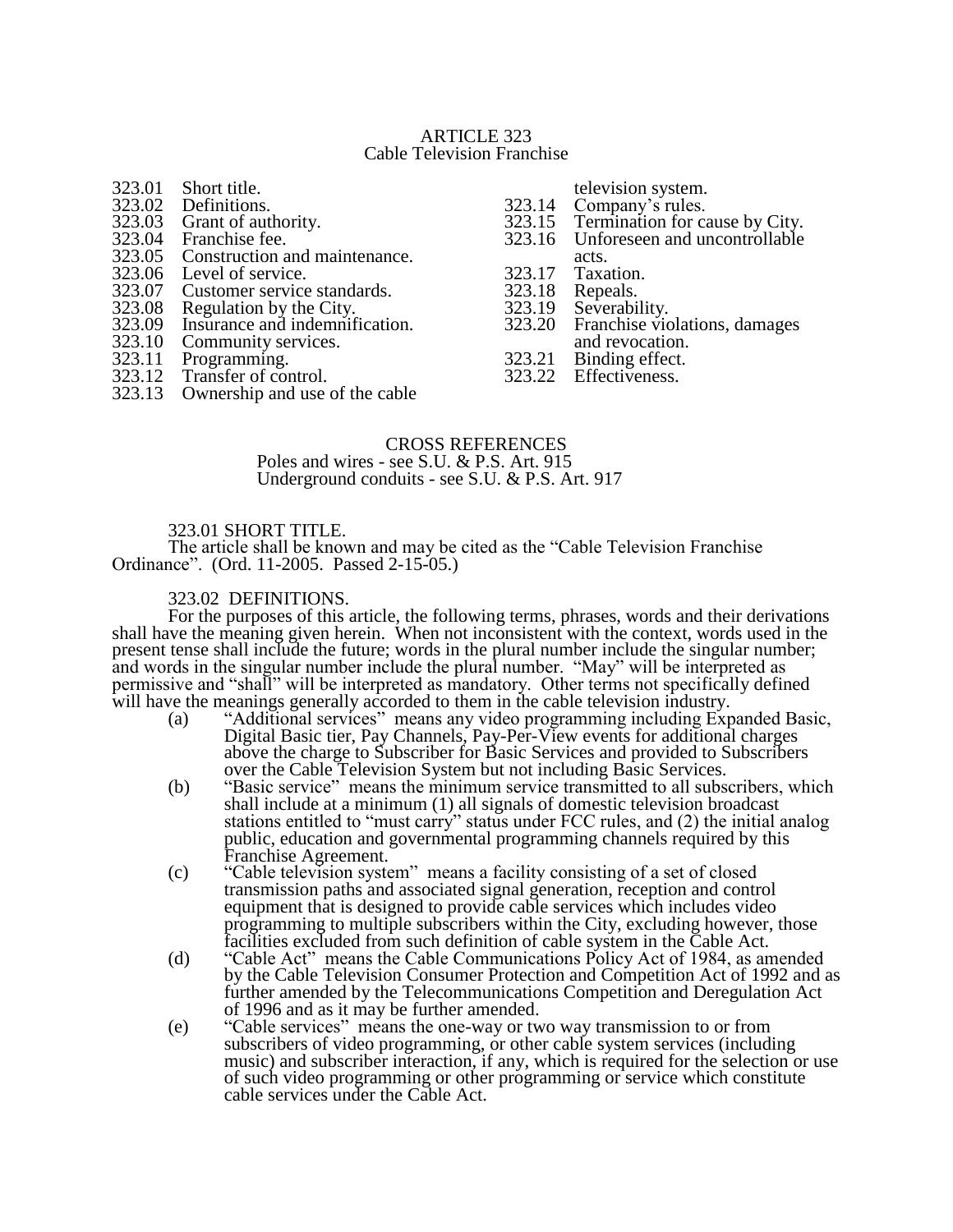- 
- (f) "City" means the City of York, Pennsylvania.<br>
(g) "City Council" means the Legislature of the C<br>
(h) "Company" means Comcast of Southeast Penn "City Council" means the Legislature of the City of York.
- "Company" means Comcast of Southeast Pennsylvania LLC, a Delaware corporation, and grantee of rights under this Franchise or its assignee or successor.
	- (Ord. 12-2006. Passed 3-21-06.)
- (i) "Digital basic" means video services other than Expanded Basic, premium or pay-per-view services that are offered as a tier in addition to Basic Service that are transmitted by digital technology.
- (j) "Expanded basic" means the tier of video programming including Basic Service and additional satellite delivered programming.
- (k) "Federal Communications Commission" or "FCC" means the present Federal agency of that name as constituted by the Communications Act of 1934, or any successor agency created by the United States Congress.
- (l) "Franchise" means the non-exclusive right, privilege and authority granted by this Agreement to construct, maintain and operate a Cable Television System in the City, and shall permit in addition to the privilege to operate within the City, the Company to construct, maintain and operate such Cable Television System with whatever wires or components as are necessary, over, under or within all City Streets and Rights-of-Way.
- (m) "Franchise fee" means the payments required to be made to the City by the Company for the right to operate in the City and which are allowed by Federal statute or regulation.
- (n) "Gross revenue" means any and all revenue including, without limitation, cash, credits, property, and in kind contributions received directly or indirectly by Company, or its officials from any source, whatsoever arising from or attributable to the provision of Cable Services within the City, except as otherwise set forth herein. Gross Revenue shall include but not be limited to, the following: Basic Service fees; Additional Services fees charged to subscribers for any kind of Cable Service other than Basic Service; franchise fees, fees charged to subscribers for any optional, per channel, or per program services; installation, relocation, disconnection, reconnection, and change in service fees; fees for leasing of channels; rental or sales of any and all equipment including addressable and nonaddressable; converters and remote control devices the portion of revenues attributable to the City as provided in this Agreement from any and all local advertising revenue (excluding agency commissions), revenue derived from national, regional and local advertising received by the area system; commissions received from home shopping channels' sales generated in the franchise area; fees for any and all music services, including DMX; fees for video-on-demand, sales of program guides, amp purchases late payment fees, NSF check charges; revenues from electronic utility meter readings. Gross Revenue shall not include revenue from cable modem service, bad debts, state sales taxes or any taxes on services furnished by Company and directly imposed upon any subscriber or user by the City, state, federal or any other government user or any revenues upon which the City is not permitted by regulation or statute to levy a franchise fee.
- (o) "PEG" means the acronym for Public, Educational and Governmental, used in conjunction with access channels, support and facilities.
- (p) "Person" means any person, firm, corporation, association, trust, organization or other business entity.
- (q) "State" means the Commonwealth of Pennsylvania.<br>
"Streets and rights-of-way" means the surface of, as
- (r) "Streets and rights-of-way" means the surface of, as well as, the space above and below all streets, roadways, highways, freeways, avenues, lanes, alleys, courts, places, squares, curbs, sidewalks, easements, rights-of-way or other public ways in the City which have been or may hereafter be dedicated and opened to public use, or such other public property so designated by law which shall within their proper use and meaning entitle City and Company to access thereon for the purpose of installing cable transmission lines over poles, wires, cables, conductors, ducts, conduits, vaults, manholes, amplifiers, appliances, attachments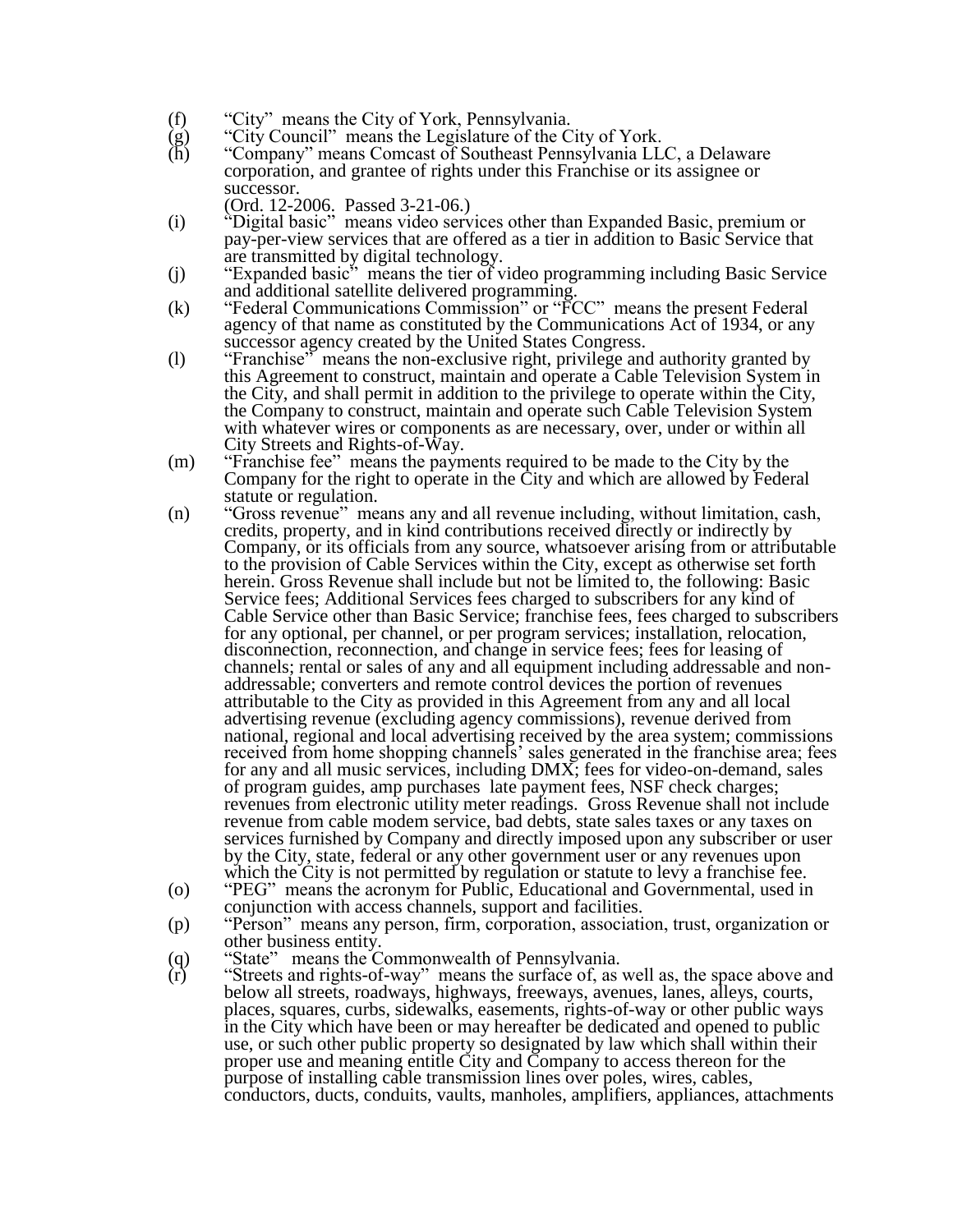and other property as may be necessary and pertinent to the Cable Television System in the City.

(s) "Subscriber" means a person or entity who contracts with Company for, and lawfully receives Cable Services distributed by the Cable System. (Ord. 11-2005. Passed 2-15-05.)

# 323.03 GRANT OF AUTHORITY.

(a) Grant of Franchise. Subject to the terms and conditions stated herein, the City hereby grants to Company a non-exclusive and revocable franchise to construct, erect, operate and maintain for a period of fifteen (15) years, a Cable Television System for the reception, origination, amplification, distribution and sale of audio, video, digital and other forms of electronic signals in, upon, along, across, above, over or under the Streets and Rights-of-Way in the City, consisting of all poles, wires, cable, underground conduits, manholes and other conduits and fixtures necessary for the maintenance and operation in the City of a Cable Television System with all of the necessary and desirable appliances and appurtenances pertaining thereto. Without limiting the generality of the foregoing, this franchise and grant shall and does hereby include the right in, over, under and upon the Streets and Rights-of-Way in the City to install, erect and operate all lines and equipment necessary to a Cable Television System and the right to make connections to Subscribers and the right to repair, replace, enlarge and extend said lines, equipment and connections. The rights herein granted for the purposes herein set forth shall not be exclusive, and the City reserves the right to grant a similar use of said Streets and Rights-of-Way to any Person at any time during the period of this Franchise provided that the terms of such other franchise agreements shall not be more favorable or materially less burdensome than this Agreement.

- (1) Notwithstanding this authority, Company shall obtain all necessary government permits, including City permits, for any disturbance of public places and rights-of-way under the jurisdiction of the City, including property over which the City has a sufficient easement or right of way, for the purpose of reception, transmission, amplification, origination, distribution or redistribution of video, audio, text, Data, and other electronic signals and impulses.
- (2) If during the term of this Agreement federal law is amended or interpreted by the FCC or a court of competent jurisdiction, which decision is a final order not subject to further appeal to permit local franchise authorities to collect franchise fees on revenues for new or existing services not currently subject to franchise fees or included in the definitions of Gross Revenues, then the Company shall notify the City of its right to have franchise fees remitted on services not previously subject to franchise fees. If the City wants franchise fees on such services it will notify the Company and beginning sixty (60) days after notice from the City, the Company shall begin to collect franchise fees on revenues attributable to such services and revenues from such services going forward shall be considered a part of Gross Revenues. Revenues collected on such services prior to the effective date of the City's notice shall not be subject to franchise fees. The Company shall notify the City at the time of such change in the federal law provided however that such failure to notify shall not be a material default under this Agreement and the City's remedy shall be to collect franchise fees back to the date of the change of the law but in no event for more than one year.

(b) Exercise of Police Powers. All rights and privileges granted hereby are subject to the police powers of City to adopt and enforce local laws and ordinances, rules and regulations necessary to the health, safety and general welfare of the public. City shall not use its legislative powers to alter or amend the provisions of this article subsequent to its effective date in such a manner as to have a material adverse effect on the rights of Company herein or to pass ordinances that are only applicable to Company. (Ord. 11-2005. Passed 2-15-05.)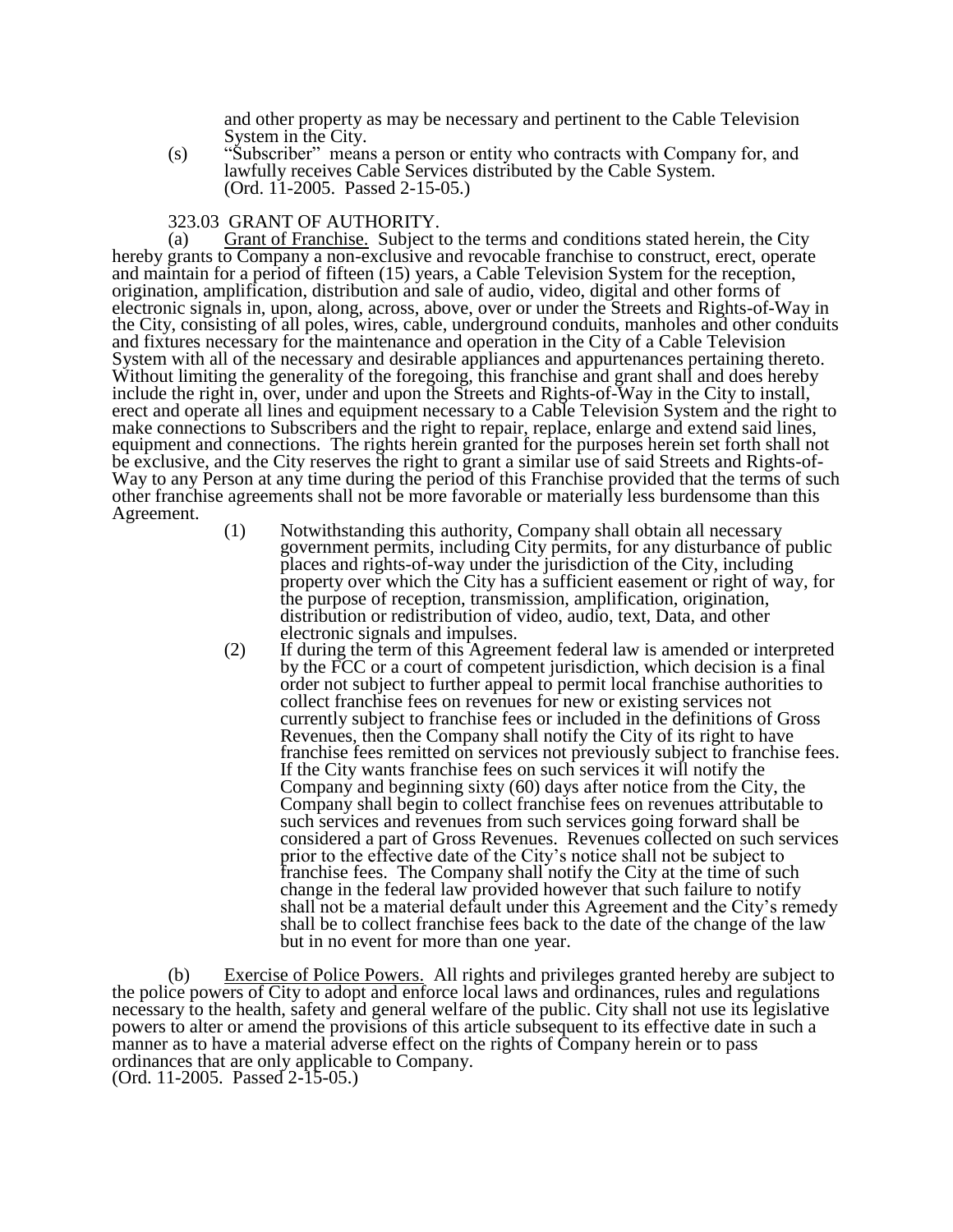323.04 FRANCHISE FEE.

- (a) Franchise Fee.
	- (1) Company shall pay to the City an amount equal to five percent (5%) of the Gross Revenue received from the operation of its Cable Television System in the City. In the event that federal law is amended to authorize a franchise fee higher than five percent (5%), the City may, at its discretion, direct Company to pay a higher Franchise fee. Any increase in the Franchise fee so directed shall be implemented as soon as practicable, but no later than sixty (60) days following the receipt of written notice from the City requesting the increase. Such written notice shall be accompanied by a copy of the resolution or ordinance authorizing the increase. Conversely, if the maximum Franchise fee allowed by the FCC is reduced or eliminated, then the amount of the said fee shall conform to the federal law or regulations.
	- (2) Notwithstanding any other provisions of this article, it is the intention of Company and City that City shall receive an annual franchise fee at the highest rate and levied upon all sources of revenue from all services upon which the City is allowed by law to levy a franchise fee.

(b) Allocation of Revenue. City's annual franchise fee shall be determined by adding the sums obtained in subparagraph  $(b)(1)$ ,  $(2)$  and  $(3)$  below:

- (1) Five percent (5%) of the Gross Revenue received by Company from subscribers derived from the operation of the Cable Television System within the City.
- (2) If any non-subscriber revenue received by Company is not directly allocable to the City, Company shall calculate said revenue as follows:
	- A. Five percent (5%) of the non-Subscriber revenues attributable to the City where revenues received by the Company are not directly related to the number of Subscribers using a service of the cable system within the City. (i.e. revenues from advertising, home shopping channels or similar revenue based programs). For purposes of this subparagraph (b)(2), non-Subscriber revenues attributable to the City shall be determined by:
		- 1. Dividing the number of City Subscribers by the total of City plus non-City Subscribers; and
		- 2. Multiplying the quotient obtained in subsection 1. above by the total revenues received by the Company which were not directly related to the number of Subscribers using a service of the cable system in the City.
	- B. Five percent (5%) of non-Subscriber revenues which are attributable to the City where the revenues received by the Company are directly attributable to the number of customers receiving a particular service (i.e. water company revenues). For purposes of this subparagraph B., non-Subscriber revenues attributable to the City shall be determined by:
		- 1. Dividing the number of City customers and non-City customers receiving the service; and
		- 2. Multiplying the quotient obtained in subsection 1. by the total revenues received by Company which were attributable to providing said service.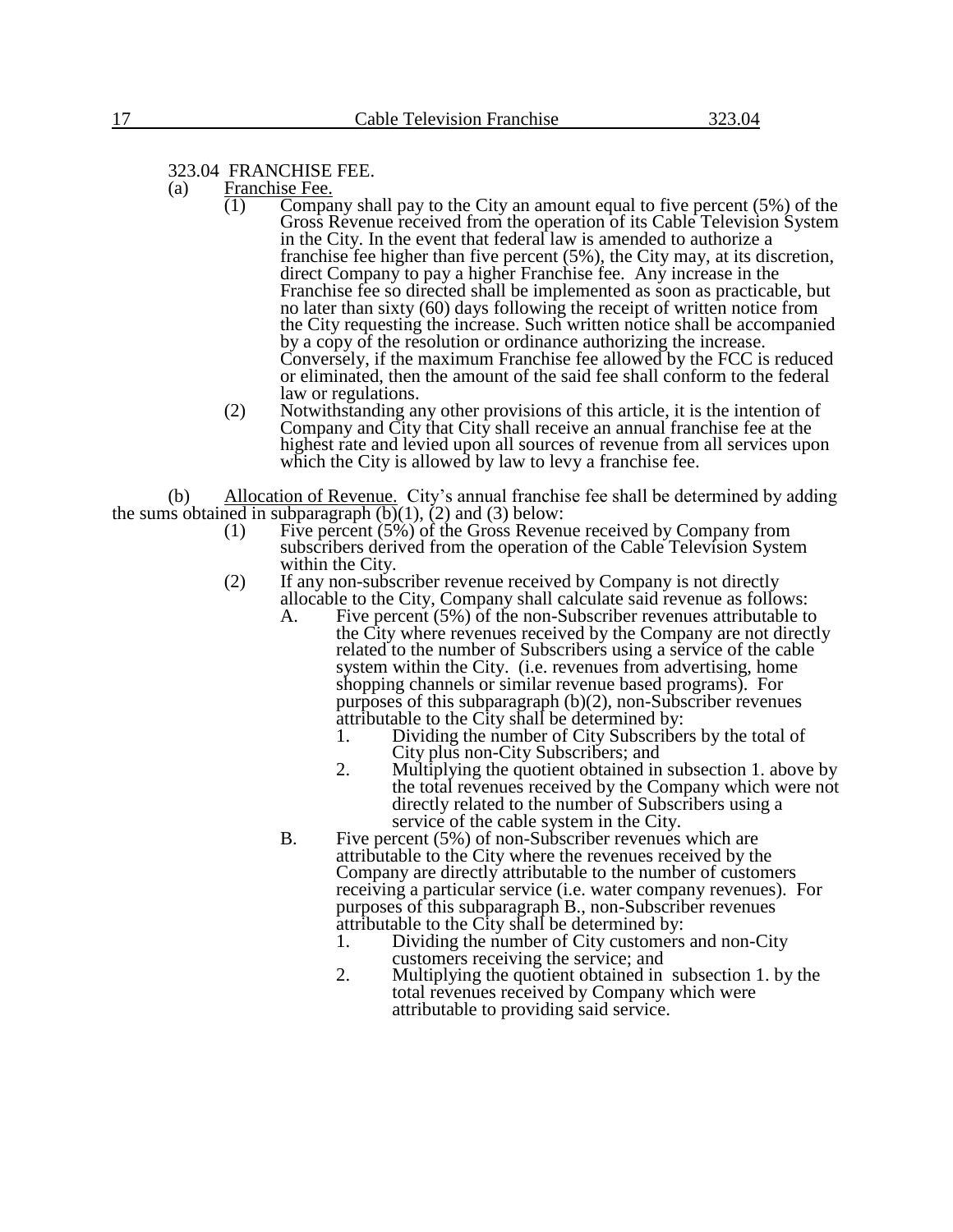(c) Payment of Franchise Fees. Payment of the aforesaid Franchise Fee shall be made on a quarterly basis within thirty (30) days after the end of March, June, September and December of each year of service. Failure to pay after ten (10) days notice of default shall result in the addition of a ten (10%) percent penalty charge.

(d) Quarterly Franchise Fee Report.Company shall accompany each quarterly franchise fee payment with a written report containing an accurate statement of the Gross Revenues received for the quarter in connection with the operation of Company's Cable System in the City and a brief report showing the basis for computation of fees. The report will contain a line item for every source of revenue received for which a franchise fee is due and the amount of revenue from each source. The report shall be certified by a financial representative of Company.

(e) Certification. Within ninety (90) days after the close of each calendar year, Company shall provide to City a certification by the Chief Financial Officer of the Company to the correctness and accuracy of the Franchise Fee payments made during the year. In addition, Company, at City's expense, shall permit City to have a certified public accountant conduct an audit of the last four years of the Company's records and of the accounting procedures followed to assure that there is proper payment of the correct sums to the City. If the audit reveals that the amount due City was greater than the amount reported and paid by Company the Company shall pay the additional Franchise Fee owing within ten (10) days. Company shall pay interest on the amount of the underpayment at the prime rate until paid if the underpayment was less than three percent (3%) of the amount owed or interest at prime plus seven and one-half percent (7.5%) until paid if the under payment is greater than three percent (3%) of the amount owed. In addition, if the underpayment was greater than three percent (3%) of the amount paid, the Company shall reimburse City for the full cost of the Audit. (Ord. 11-2005. Passed 2-15-05.)

323.05 CONSTRUCTION AND MAINTENANCE.

- (a) Cable Television System.
	- $\overline{(1)}$  Company shall operate, maintain, construct and extend the Cable Television System to provide high quality signals and reliable service throughout all parts of the City. The Cable Television System, and all construction and maintenance thereof, shall meet or exceed any and all technical performance standards of the FCC, the National Electrical Safety Code, the National Electric Code, and any other generally applicable federal laws and the laws, ordinances and construction standards of the Commonwealth of Pennsylvania and the City.
	- (2) The Cable Television System shall have minimum operating capability of 750 Mhz, with two-way capability. The system shall be a hybrid fiber/coax distribution, utility fiber optic trunk and coaxial cable for feeder lines and house drops with accompanying optical transmitters, receivers and amplifiers. The Cable Television System shall be capable of continuous twenty-four (24) hour daily operation, without severe material degradation of signal, except during extremely inclement weather or immediately following extraordinary storms that adversely affect utility services or damage major system components.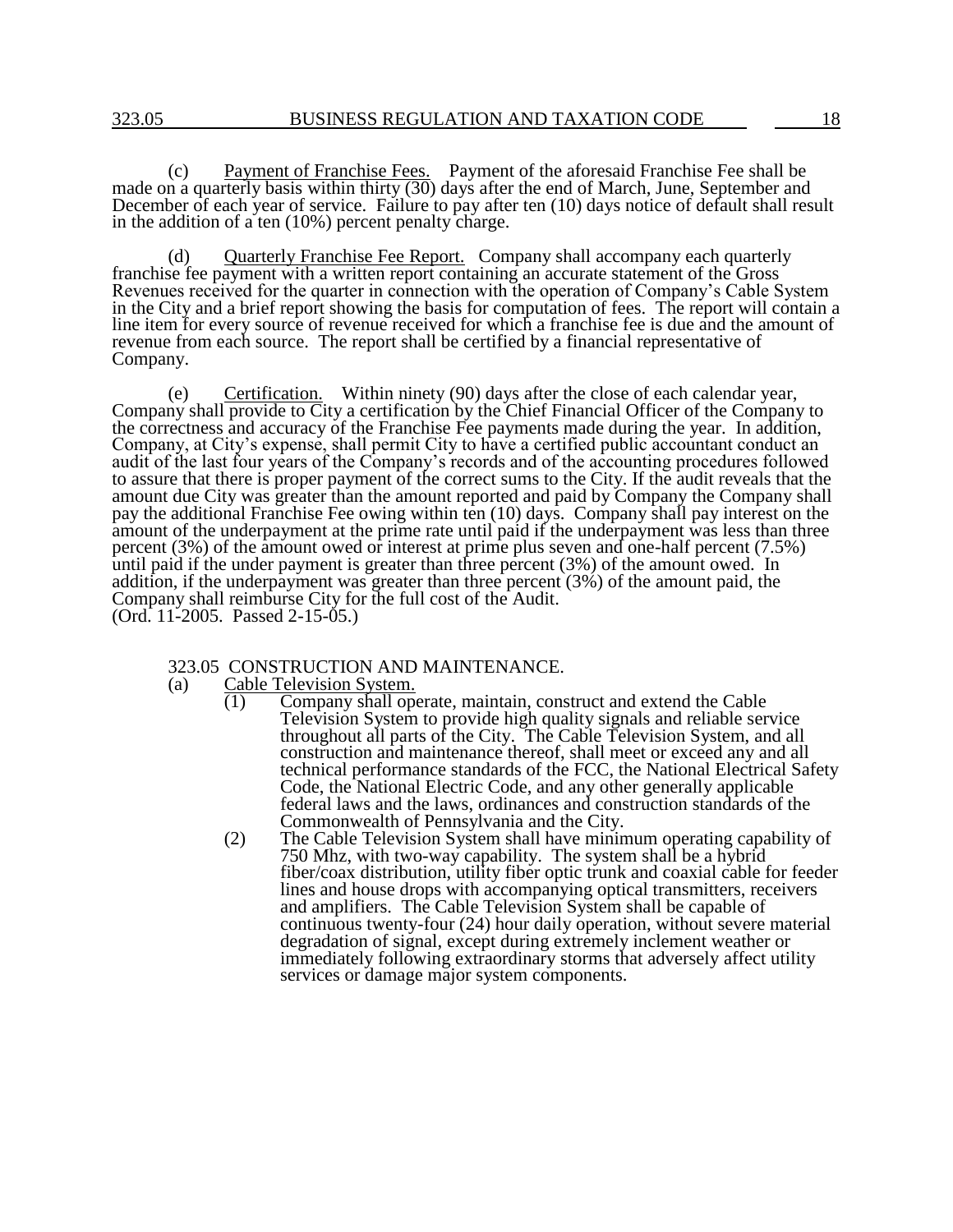- (b) State of the Art.
	- $\overline{(1)}$  The Company shall provide technological improvements to the cable system necessary to give the cable system the capability of offering new or expanded services then being offered by at least thirty percent (30%) of cable systems in the nation comparable in size to Company's cable system serving the City. Nothing in this Section shall be deemed to prohibit Company from upgrading its system with any cable television technology at its own discretion.
	- (2) The Company's obligation to provide technological improvements shall also be subject to the requirement that such improvements are economically feasible. Economically feasible means that the Company will have a reasonable prospect of earning a reasonable return on its investment in the cable system after installation of equipment for the provision of such technological improvements, such reasonable return to be considered in light of the benefit of the technological changes to the subscribers, provided that the Company shall not be required to provide such improvements if there is no likelihood of a reasonable return on its investment.
- (c) Area to be Served.
	- (1) Service shall be provided to every dwelling occupied by a person requesting cable service provided that Company is able to obtain from the property owners any necessary easements and/or permits in accordance with Section 621 (a) (2) of the Cable Communications Policy Act of 1984. Company shall not be obligated to provide service to a customer who is or has been delinquent in payment.
	- (2) Installation costs shall conform to the 1992 Cable Consumer Protection Act and regulations there under. Any dwelling unit within one hundred fifty feet (150 ft.) aerial or one hundred fifty feet (150 ft.) underground of the cable plant shall be entitled to a standard installation rate. For any dwelling unit in excess of one hundred fifty feet (150 ft.) aerial or underground, Company shall extend cable service at a rate not to exceed Company's actual cost of installation from its main distribution system.
	- (3) Provided Company has at least forty-five (45) days prior written notice concerning the opening of residential subdivision trenching, or of the installation of conduit for the location of utilities, it shall install its cable in such trenching or conduits or may seek permission to utilize alternative trenching or conduits within a comparable time frame.
- (d) Maintenance and Repair.
	- $(1)$  The distribution facilities of Company shall be at all times maintained in good and safe way and condition and shall be constructed and maintained so as not to interfere with television reception by inhabitants of the City not using Company's services.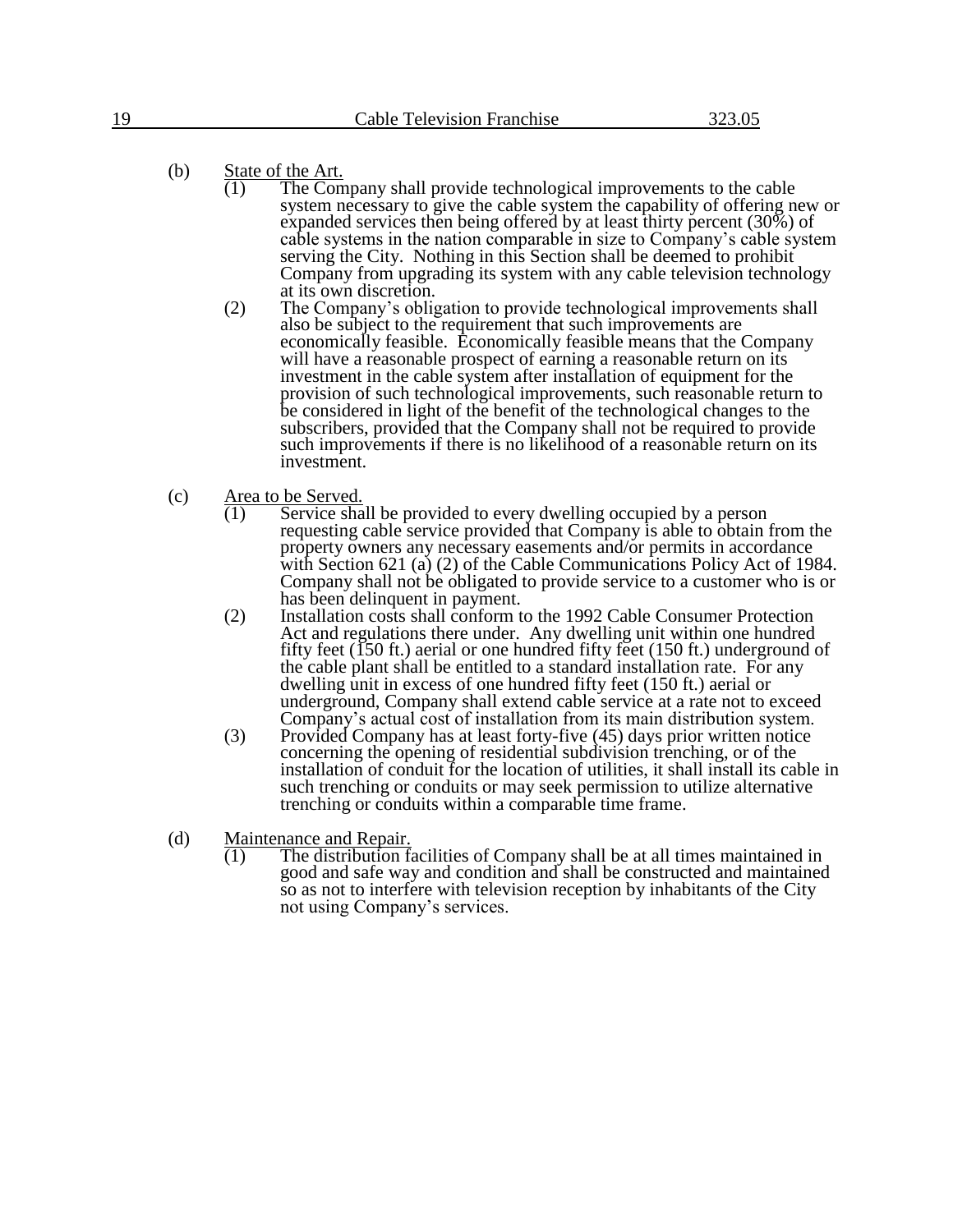- (2) In the maintenance and operation of its cable television transmission and distribution system in the City and in the course of construction or addition to its facilities, the Company shall proceed so as to cause the least possible inconvenience to the general public and any opening or obstruction in the streets or other public places made by the Company in the course of its operations shall be guarded and protected at all times by the placement of adequate barriers, fencings or boardings, the bounds of which during the periods of dusk and darkness shall be designated by warning lights of approved types.
- (3) Whenever the Company shall take up or disturb any pavement, sidewalk or other improvement of any street, avenue, alley, highway or other public place, the same shall be replaced and the surface restored in as good condition as before entry as soon as practicable without unnecessary delay.
- (4) The location of any poles, anchors, wires, cables, conduit, vaults, laterals and other fixtures, or the erection, laying or removal of same, shall not interfere unreasonably with ordinary travel and/or the use of the streets, alleys, bridges, public ways or electrical installations of the City.
- (5) Upon written notice from the City, Company shall remedy a safety deficiency within forty-eight (48) hours of receipt of written notice and shall notify the City when the deficiency has been corrected.

(e) Permits. Company shall apply to the City for all required permits and shall not undertake any construction without receipt of such permits, issuance of which shall not be unreasonably withheld or delayed by the City. Company shall pay any and all required permit fees. This section is not intended to require permits for normal repair and maintenance of the Cable Television System that does not involve disturbance of paved surfaces or excavation in the public rights-of-way.

- (f) Relocation of Cable Television System.<br>  $(1)$  The rights and privileges granted
	- The rights and privileges granted herein to Company shall not be in hindrance to the right of the City or other governmental agency having jurisdiction, to perform or carry on any public works or public improvement. Should the Company's Cable Television System interfere with any construction or repair by the City of public works or improvements, the Company shall, at its own expense, protect or relocate its Cable Television System or part thereof, as directed by City. If funds are available to compensate Company for such relocation then the Company shall not be required to relocate its Cable Television System or part thereof at its own expense.
	- (2) The Company shall, at the expense of any Person other than the City requesting said temporary relocation, temporarily raise, lower or remove its wires to permit the improvement of property. In such event, the Company shall be given not less than fourteen (14) days advance written notice to arrange for the temporary wire changes.

(g) Overhead and Underground Construction. The Company shall be permitted to place its cable wires or other equipment overhead when local or state law permits overhead or when other like facilities are overhead. If all other facilities are underground, the Company will place its cable and wires underground.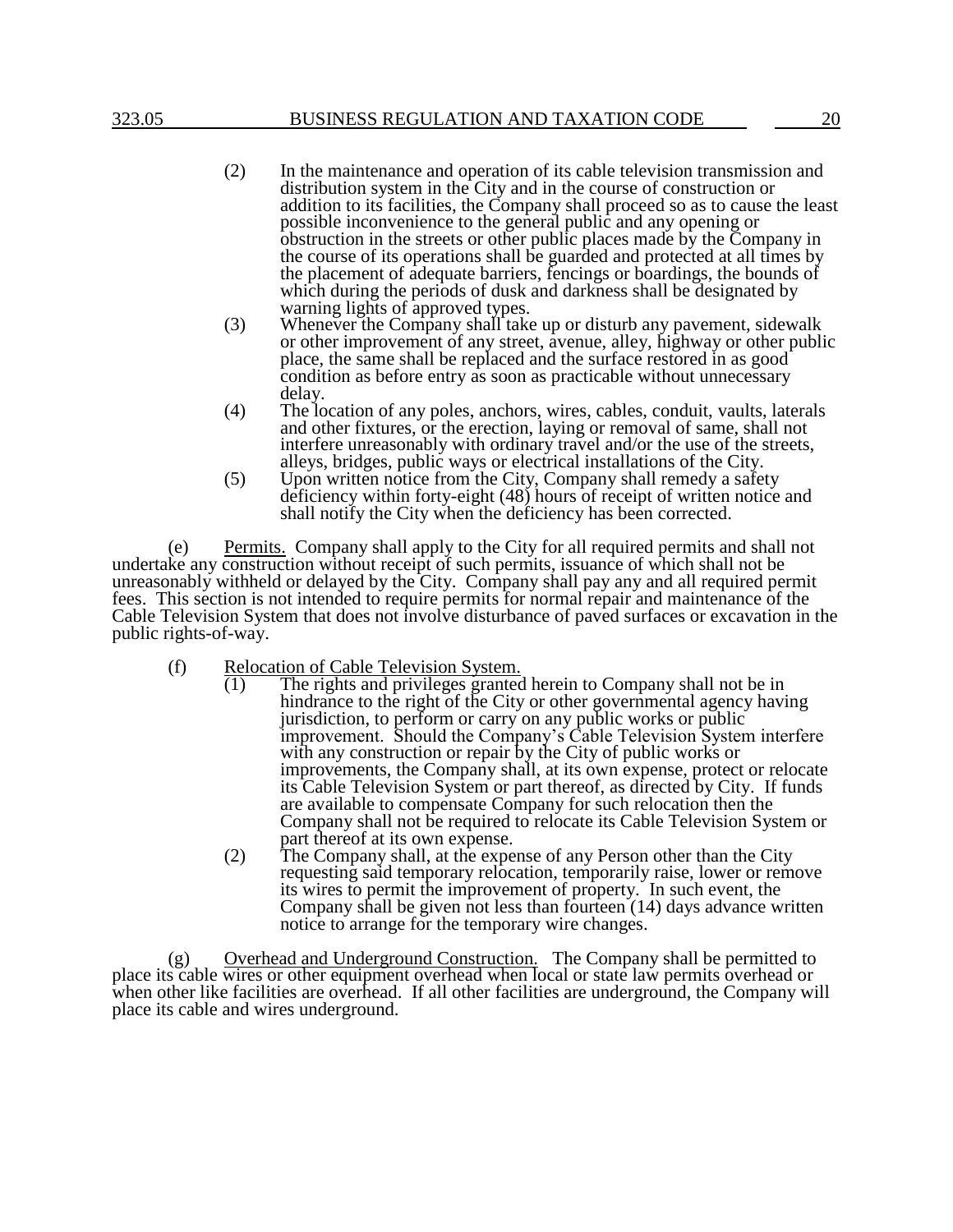(h)  $\frac{\text{Clear Access Ways.}}{(1) \text{The Company}}$ 

- The Company may trim trees or other vegetation within the Streets and Rights-of-Way of the City to prevent their branches or leaves from touching or otherwise interfering with its wires, cables or other structures. The Company shall obtain permission of the owner of any private land, tree or other vegetation before it trims or prunes the same, unless otherwise permitted by the Right-of-Way agreement.
- (2) Except in cases of emergency (e.g., severe weather, acts of God, or other emergency conditions outside the control of Company), any trimming, cutting, removing, or planting trees located in the public rights-of-way shall only be performed pursuant to Sections 913.04 and 913.05 of the Consolidated Ordinances of the City of York and under the exclusive supervision and control of the City. Company shall obtain any and all permits required by ordinance prior to performing any trimming, cutting, removing, or planting trees.
- (3) Company's violation of Section 913.99 may result in the imposition of fines as contained therein.

(i) Emergency Power. The Cable Television System shall incorporate equipment capable of providing standby power to the headend and the Cable Television System for a minimum of two hours upon failure of the power furnished by the power company.

Emergency Override. The Cable Television System shall incorporate emergency audio override capabilities in compliance with the applicable FCC rules, for use in the event of an emergency or vital public information situation. The PEG access channel will be available for transmission by an alphanumeric character generator.

(k) Pole Attachments.<br>(1) The poles a

- The poles and posts used for the Company's Cable Television System lines shall be those erected by the Company or by such other Persons, firms or corporations.
- (2) The City shall have the right, where aerial construction exists, during the life of this Franchise, free of charge (but at its expense for construction), of maintaining upon the poles of the Company within the City limits such wire and pole fixtures as are necessary for a police and fire alarm system, such wires and fixtures to be erected and maintained to the satisfaction of the Company. The City, in its use and maintenance of such wires and fixtures, shall at all times comply with the rules and regulations of the Company so that there may be a minimum danger of contact or conflict between the wires and fixtures of the Company and the wires and fixtures used by the City.

(Ord. 11-2005. Passed 2-15-05.)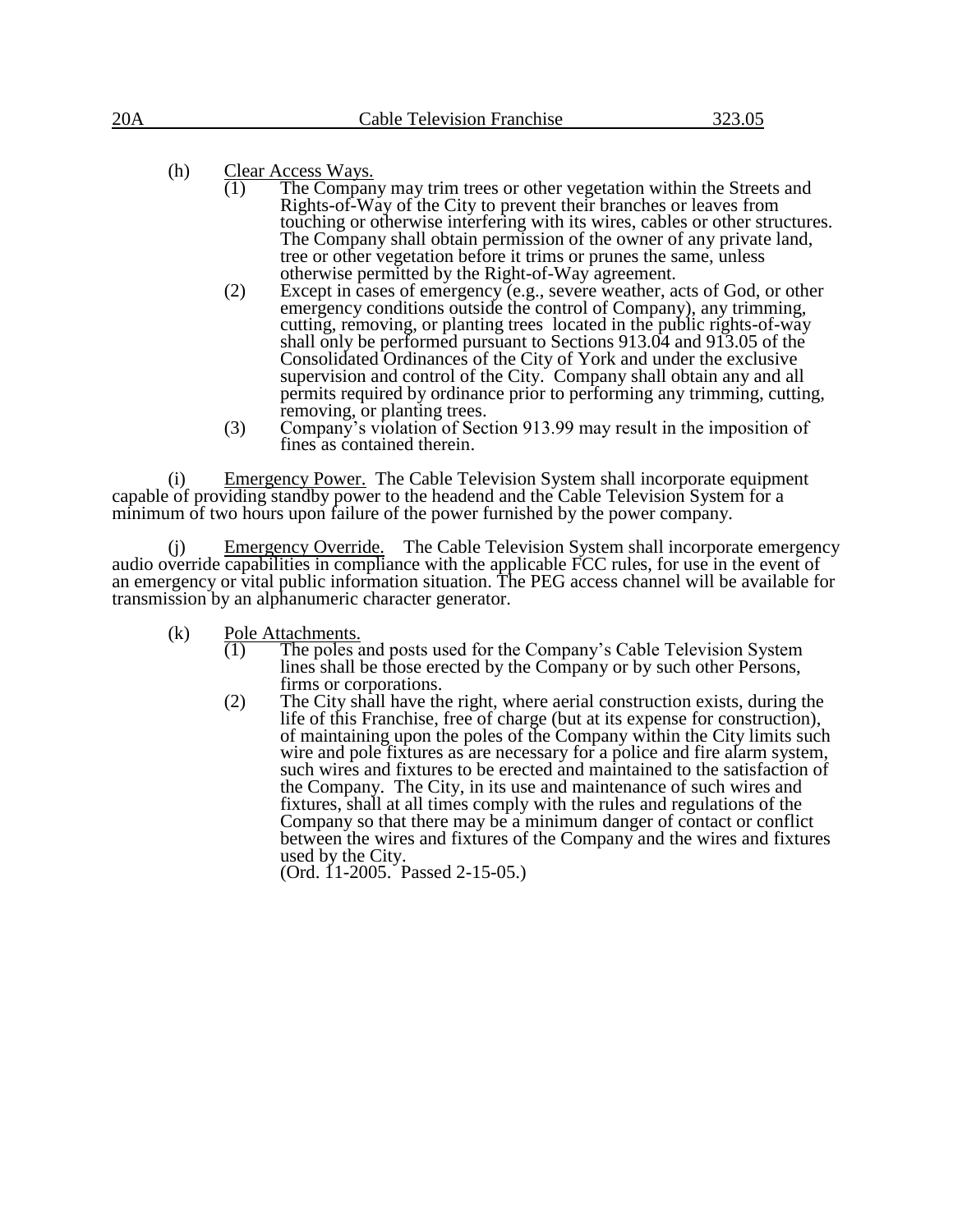# 323.06 LEVEL OF SERVICE.<br>(a) Level of Service. Comp

Level of Service. Company shall provide within the City a Cable Television System, which will be capable of carrying video and audio programming, and data services, internet access and other forms of electronic or electric signals. The programming on said channels may include television programming available off the air and programming imported from distant markets and received from cable satellite networks. Except as otherwise provided in this article Company shall have the right to determine the programming and the time, place and manner in which such programming will be provided to Subscribers.

Compliance with Industry Standards. The Company shall maintain its service in accordance with accepted standards of the industry, to provide its Subscribers with a high level of quality and reliability.

(c) Cable Television System Repairs. Whenever it shall be necessary to shut off or interrupt service for the purpose of making repairs, adjustments or installations, the Company shall do so at such time and as it will cause the least amount of inconvenience to its Subscribers and unless such interruption is unforeseen and immediately necessary, it shall give reasonable notice thereof to its Subscribers.

#### (d) Repair Service.

- (1) Company shall maintain a repair department comprised of qualified technicians, to provide prompt and efficient repair service.
- (2) Company shall maintain a toll free, locally listed telephone number operated so that requests for service can be received at any time. Company shall respond to requests for service within forty-eight (48) hours of Company's receipt of such a request, provided that response time for service complaints shall be computed excluding Saturdays, Sundays and holidays.

(e) Subscriber Owned Equipment Excluded. The requirements for maintenance and repair shall not apply to television sets or other equipment owned by Subscribers.

(f) Installation of Service. Service to any Subscriber served by a standard aerial drop shall commence not later than seven business days after service is requested; service to any Subscriber served by a standard underground drop shall commence by not later than 45 days after service is requested unless additional time is required by severe weather or other circumstances outside of Company's control. Company shall exert every reasonable effort to commence service to a subscriber served by a non-standard drop as expeditiously as possible. A standard drop, for which the Subscriber shall be charged Company's standard installation fee, is an aerial drop running not more than one hundred fifty feet (150') from feeder cable to the Subscriber's structure; provided, that any installation which requires Company to place a drop underground or cross a street underground shall be considered a non-standard installation. An aerial drop in excess of one hundred fifty feet (150') in length shall be considered a non-standard installation. If the Company fails to meet the above installation deadline, it shall credit the Subscriber's account in the amount of a standard installation charge. If the Company schedules an appointment with a Subscriber for an installation, repair or other service call, and the Company fails to arrive at the Subscriber's premises within 30 minutes of the scheduled time or scheduled window of time (which window shall not exceed four hours) for reasons not caused by the Subscriber, the Company shall not charge the Subscriber for any make-up or late installation. The Company shall apply a twenty dollars (\$20.00) credit to the Subscriber's account for any late service call as defined above. (Ord. 11-2005. Passed 2-15-05.)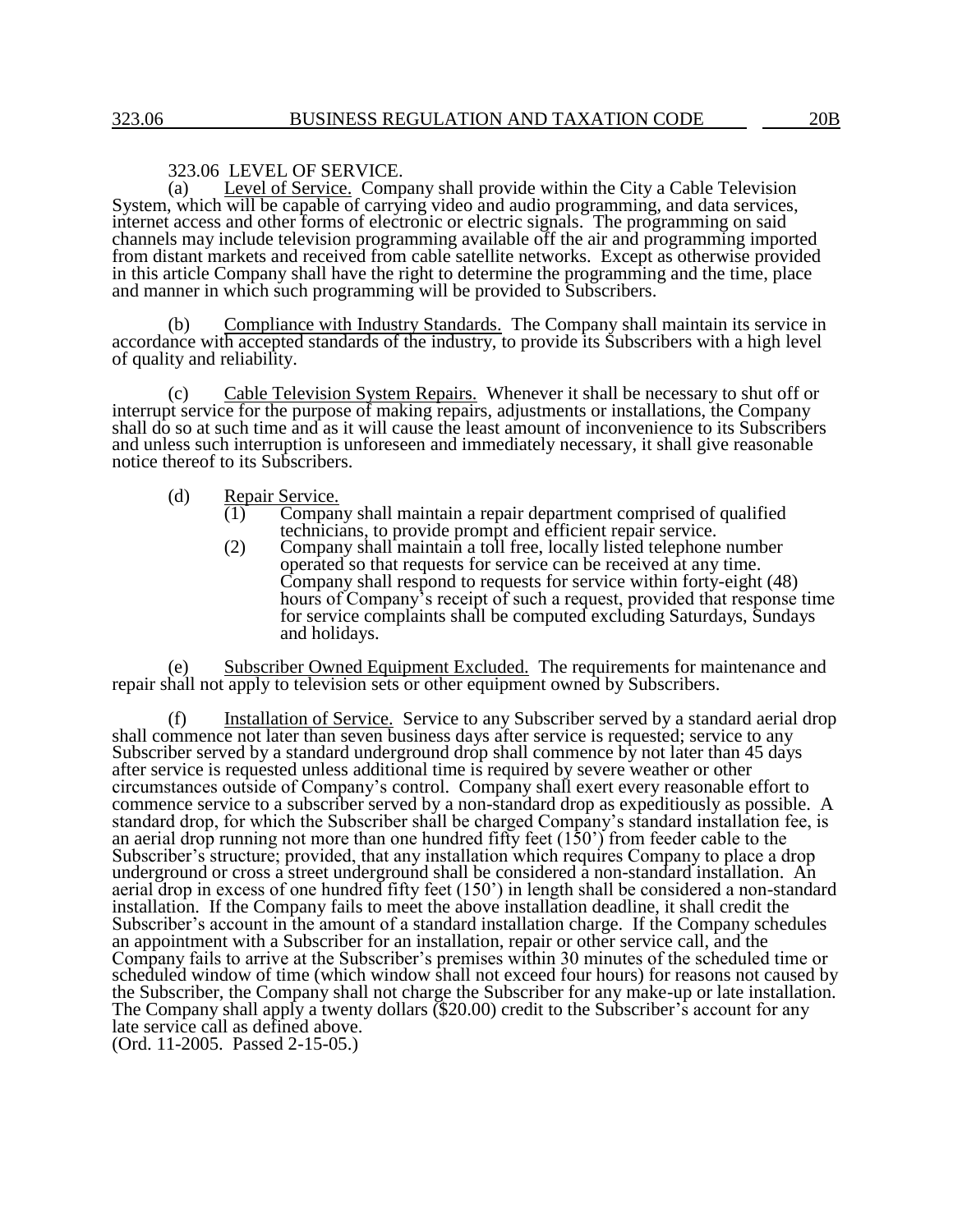# 323.07 CUSTOMER SERVICE STANDARDS.

- (a) Office Hours and Telephone Availability.<br>(1) Company shall maintain a business
	- Company shall maintain a business office in the City which is conveniently located and which shall be open during normal business hours. Company shall also maintain at least one centrally located bill payment center in the City of York which shall be open during normal business hours. The term "normal business hours" is defined herein.
	- (2) Company shall provide and maintain a toll free telephone access line which will be available to subscribers twenty-four  $(24)$  hours a day, seven (7) days a week. Trained representatives shall be available to respond to customer telephone inquiries during normal business hours. After normal business hours, the access line may be answered by a service or an automated response system. Inquiries received after normal business hours must be responded to by a trained company representative on the next business day.
	- (3) Under normal operating conditions, telephone answering time by a customer representative, including wait time, shall not exceed thirty (30) seconds after the connection is made. If the call must be transferred, transfer time shall not exceed thirty (30) seconds. These standards shall be met no less than ninety (90) percent of the time under normal operating conditions.
	- (4) Under normal operating conditions, the customer shall receive a busy signal less than three  $(3)$  percent of the time.
	- (5) Company shall not be required to acquire equipment or perform surveys to measure compliance with the telephone answering requirements above unless an historical record of complaints indicates a clear failure to comply. If the City determines, after receiving complaints itself and/or receiving a record of complaints made to Company in accordance with Section  $\delta$  below, that there is a clear failure to comply with the telephone answering requirements above, the City shall notify Company in writing that it must measure its compliance with these requirements for the next ninety (90) days and report to the City with its results.
- (b) Installations and Service Calls.<br>(1) Company shall maintain
	- (1) Company shall maintain a competent staff of employees sufficient to provide adequate and prompt service to its subscribers.
	- (2) Standard installations will be performed within seven (7) business days after an order has been placed. "Standard" installations are those that are located up to one hundred fifty (150') feet from the existing distribution system.
	- (3) Excluding conditions beyond its control all service calls not affecting public health, safety or welfare shall be commenced within a maximum of forty-eight (48) hours after notice to Company or scheduled at the convenience of the customer.
	- (4) Upon scheduling of appointments with the customer for installations, service calls and other activities, Company shall provide the customer with either a specific time or an "appointment window" of a maximum of four (4) hours during normal business hours. Company may schedule service calls and installation activities outside of normal business hours for the express convenience of the customer.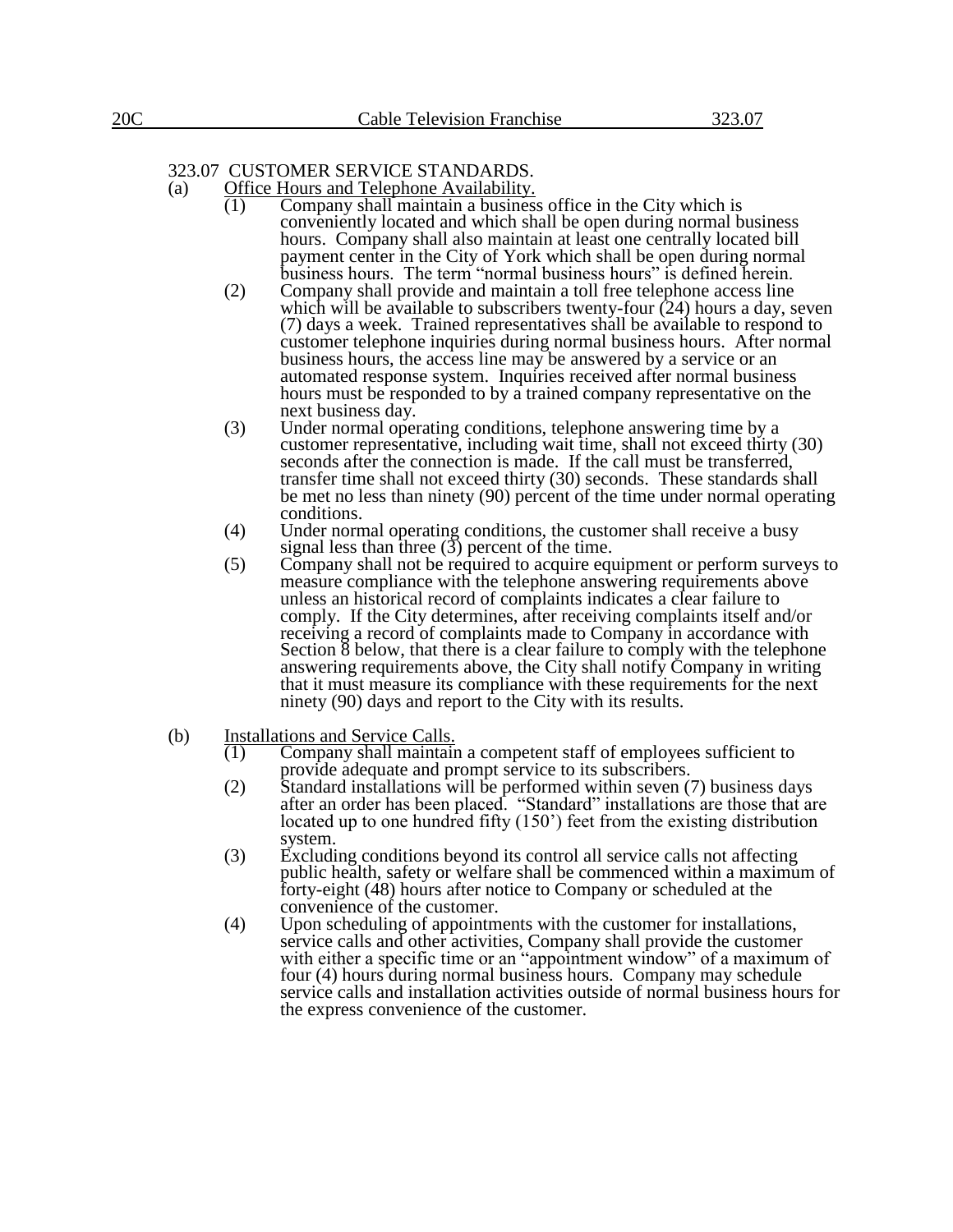## 323.07 BUSINESS REGULATION AND TAXATION CODE 20D

- (5) Company may not cancel an appointment with a customer after the close of business on the business day prior to the schedules appointment. If, at any time, an installer or technician is running late, an attempt to contact the customer must be made prior to the time of the appointment. If the appointment must be reschedules, it must be done so at a time which is convenient for the customer.
- (c) Notices.
	- Company shall provide written notice to each subscriber upon initial subscription, at intervals not more than one (1) year thereafter to each subscriber and the City, and at any time upon request, on each of the following areas:
		- A. Products and services offered;<br>B. Prices and options for program
		- Prices and options for programming services and conditions of subscription to programming and other services;
		- C. Installation and service maintenance policies:<br>D. Channel positions and programming carried of
		- D. Channel positions and programming carried on the Cable System;<br>E. Billing and customer complaint procedures;
		- E. Billing and customer complaint procedures;<br>F. Policy and procedures for disconnecting or t
		- Policy and procedures for disconnecting or terminating a subscriber's service;
		- G. Company's address, telephone number and office hours;<br>H. The subscriber's right to obtain a parental control device
		- The subscriber's right to obtain a parental control device contained in Section  $323.11(f)$ ; and
	- I. A notice of subscriber privacy rights as required by federal law. (2) Company shall notify subscribers in writing of any changes in rates, programming services or channel positions a minimum of thirty (30) days in advance of such changes. Company shall not be required to provide prior notice to subscribers of any rate change that is the result of a regulatory fee, franchise fee or any other fee, tax, assessment or charge of any kind imposed by any federal agency, the Commonwealth of Pennsylvania or the City on the transaction between Company and the subscriber.
	- (3) Company shall maintain a file available to the public containing all written notices provided to subscribers pursuant to the requirements contained in 47 C.F.R. §76.305 as set forth on the effective date of this Agreement.
- (d) Billing.
	- (1) Bills shall be clear, concise and understandable. Bills must be fully itemized, with itemizations including, but not limited to, Basic Service, Additional Services , if applicable, equipment charges and any installation or repair charges. The bill shall state the billing period, including an effective due date, the amount of current billing and any relevant credits or past due balances.
	- (2) Company shall provide bill payment locations which are conveniently located and which are open at least during normal business hours.
	- (3) Company shall not assess late fees for non-payment of a current bill unless and until thirty (30) days have elapsed since the receipt of the current bill by the subscriber.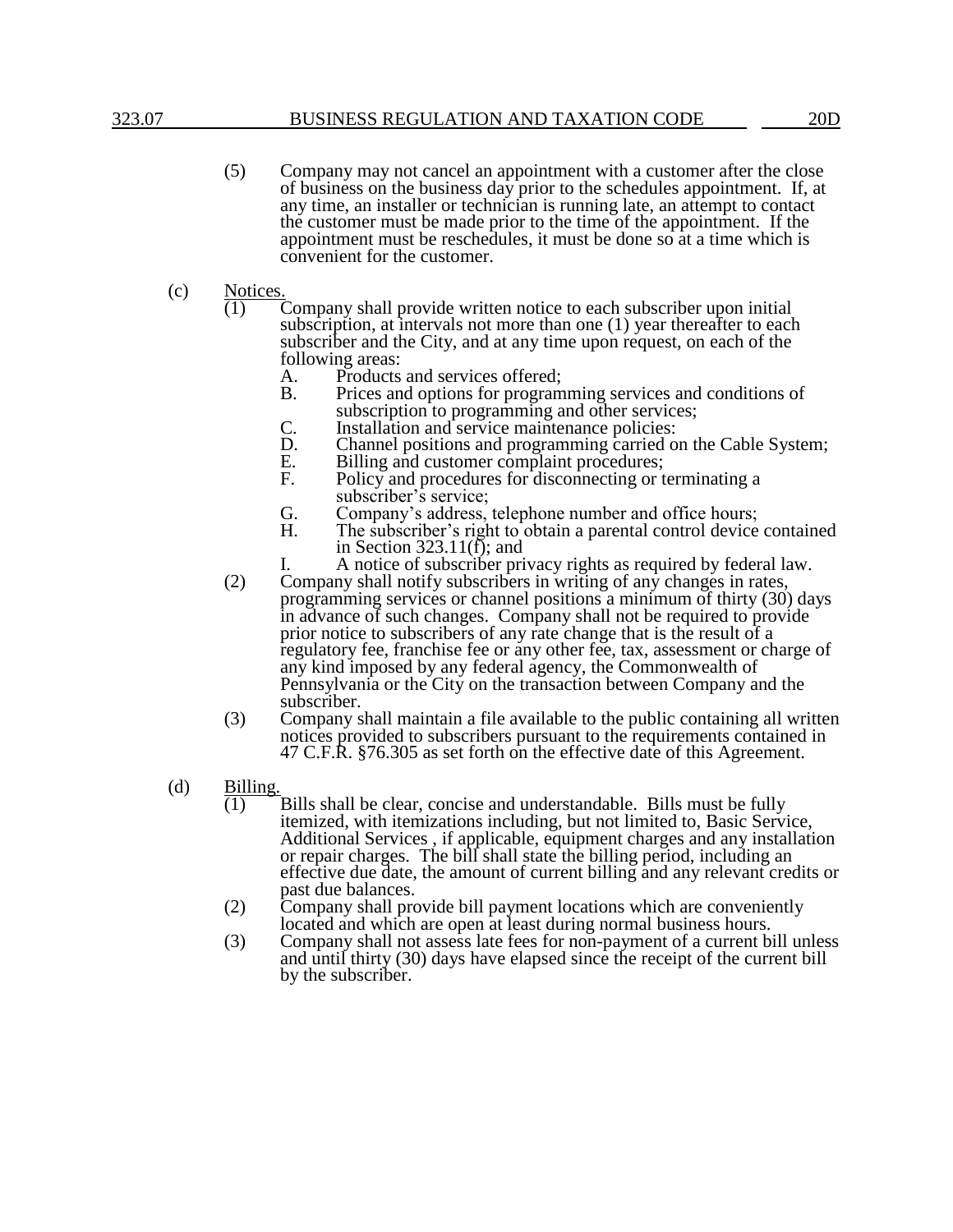(e) Customer Complaint Procedures. Company shall establish clear written procedures for resolving all customer complaints, which shall include at least the following:

- (1) Company shall provide the customer a written response to a written complaint within thirty (30) days of its receipt. Such response shall include the results of its inquiry into the subject matter of the complaint, its conclusions based on the inquiry, and its decision in response to the complaint.
- (2) If the City is contacted directly about a customer complaint, it shall notify Company in writing. When Company receives such notification, the time period for Company to respond as required above shall commence.
- (3) Any subscriber who, in good faith, disputes all or part of any bill sent by Company has the option of withholding the disputed amount, without finance charges, the initiation of collection procedures or disconnection until Company has investigated the dispute in good faith and has made a determination that the amount is owed provided that:<br>A. The subscriber provides a written complaint to
	- The subscriber provides a written complaint to Company in a timely fashion and includes identifying information;
	- B. The subscriber pays all undisputed charges; and C. The subscriber cooperates in determining the approximate
	- The subscriber cooperates in determining the appropriateness of the charges in dispute.
- (4) Company shall maintain a record of customer written complaints, which shall contain the date each such complaint is received, the name and address of the affected subscriber, a description of the complaint, the date of resolution, and a description of the resolution. Subject to the privacy protections of subsection (h) herein, Company shall provide such information (not including names of subscribers) to the City upon specific written request.
- (5) Company shall submit to the City upon request, a report showing the number of complaints that have generated a work order and/or necessitated a response ("trouble calls") received during a specified reporting period, and the general nature of the complaints generating the calls.
- 
- (f) Disconnection.Company may disconnect or terminate a subscriber's service for
- cause:
- (1) If at least thirty (30) days have elapsed from the due date of the bill in which subscriber has failed to pay; and
- (2) If Company has provided at least ten (10) days written notice to the affected subscriber prior to disconnection, specifying the effective date after which cable services are subject to disconnection; and
- (3) If there is no pending written dispute regarding the bill to which Company has not issued a final decision in writing; or
- (4) If at any time and without notice Company determines in good faith that subscriber has tampered with or abused Company's equipment or is engaged in theft of cable service.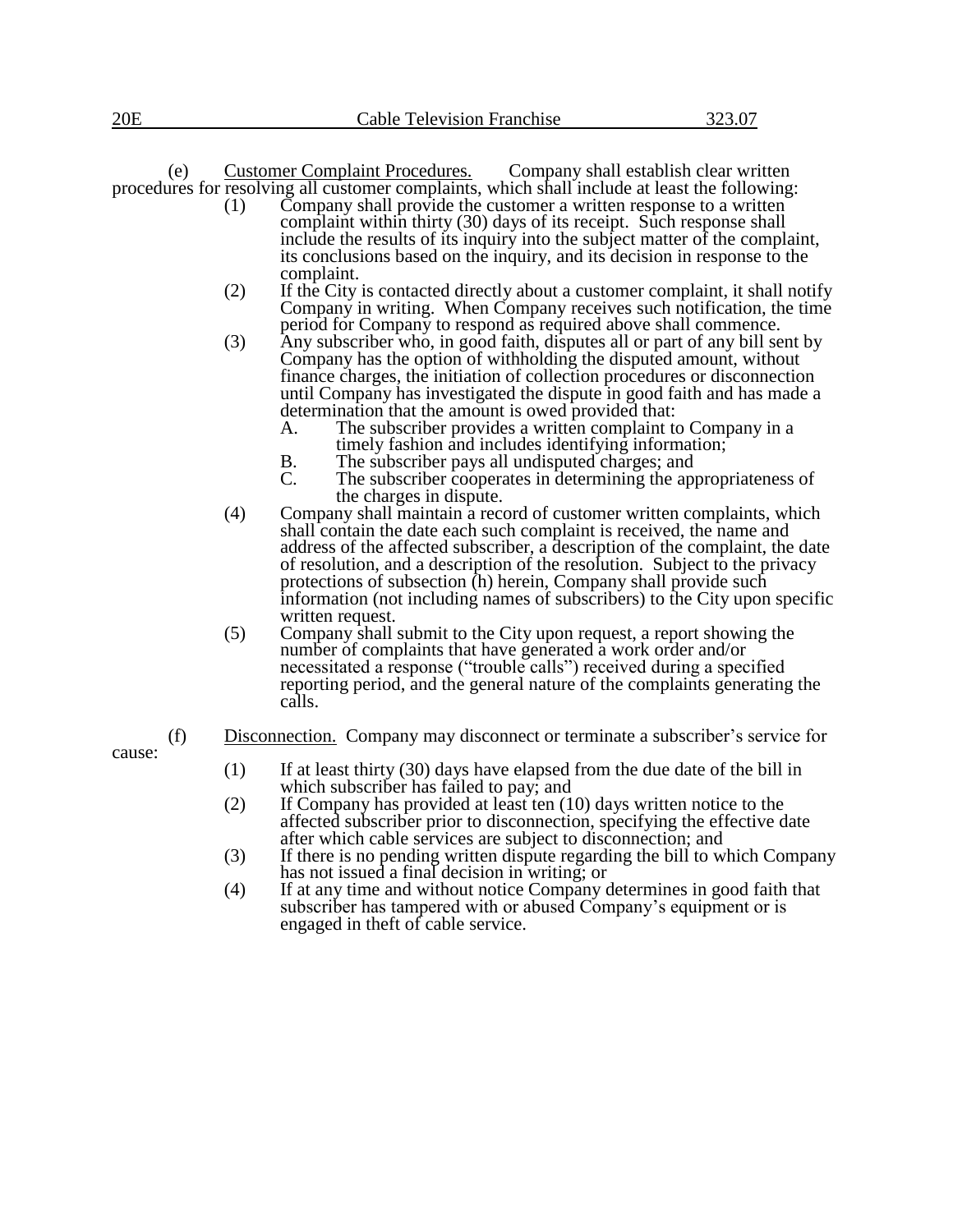Credit for Service Outages. In the event that Company's service to any subscriber is completely interrupted for six (6) or more consecutive hours, and upon that subscriber's written or credible oral request, it will grant such subscriber a pro rata credit or rebate, of that portion of the service charge during the next consecutive billing cycle, or, at its option, apply such credit to any outstanding balance that is currently due. Company shall give a loss of service credit of fifty percent (50%) for a loss of service which is due to Unforeseen or Uncontrollable Acts that exceeds twelve consecutive hours from the time of notification. For purposes of this paragraph, loss of service shall be considered a Subscriber's receipt of less than two-thirds of the available channels. The credit shall be determined by dividing the number of hours of loss of service by the total hours in a month multiplied by the subscriber's monthly bill multiplied by fifty percent (50%).

- (h) Privacy.
	- Company shall protect and abide by the rights of privacy of every subscriber and shall not violate such rights through the use of any device or signal associated with the Cable System. Company shall at all times comply with the privacy provisions of Section 631 of the Cable Act and all other applicable federal, state and generally applicable local privacy laws and regulations.
	- (2) Company shall be responsible for carrying out and enforcing such privacy policy, and shall at all times maintain adequate physical, technical and administrative security safeguards to ensure that personal subscriber information is handled and protected strictly in accordance with this policy and all applicable laws and regulations.
	- (3) Company shall notify all third parties who offer cable services in conjunction with Company, or independently over the Cable System, of the subscriber privacy requirements contained herein.
	- (4) Neither Company nor its designee shall tap, monitor, arrange for the tapping or monitoring, or permit any person to tap or monitor, any cable, line, signal, input device, or subscriber outlet or receiver for any purpose, without the prior written authorization of the affected subscriber or user, provided, however, that Company may conduct system-wide or individually addressed "sweeps" solely for the purpose of verifying system integrity, checking for illegal taps, controlling return-path transmission, billing for pay services or monitoring channel usage in a manner not inconsistent with the federal law. Company shall report to the affected parties any instances of monitoring or tapping of the Cable System or any part thereof, of which it has knowledge, whether or not such activity has been authorized by Company. Company shall not record or retain any information transmitted between a subscriber or user and any third party, except as required for lawful business purposes.
	- (5) Except as permitted by Section 631 of the Cable Act as amended, neither Company nor its designee nor its employees shall make available to any third party, including the City, information concerning the viewing habits or subscription package decisions of any individual Subscriber. If a court authorizes or orders such disclosure, Company shall notify the subscriber not less than fourteen (14) calendar days prior to disclosure, unless such notification is otherwise prohibited by applicable law or the court.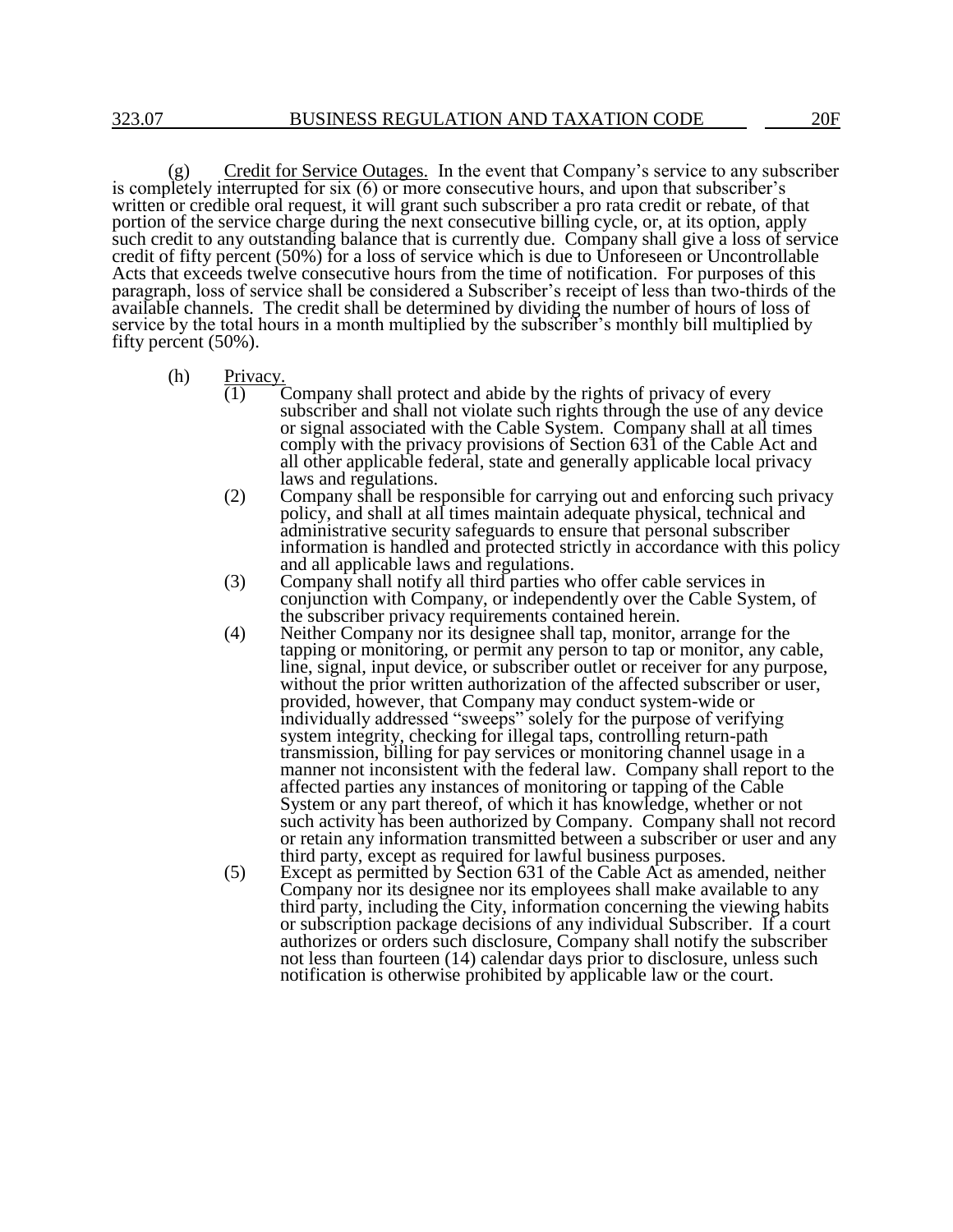- (6) Upon a request by a subscriber, Company shall make available for inspection at a reasonable time and at its local principal place of business all personal subscriber information that Company maintains regarding said Subscriber. Company shall ensure that all information related to billing and service requests is accurate and up to date and shall promptly correct any errors upon discovery.
- (7) Company shall not make its subscriber list or lists, or any portion thereof, available to any person or entity, with or without remuneration, except where expressly permitted by applicable law. (Ord. 11-2005. Passed 2-15-05.)

# 323.08 REGULATION BY THE CITY.<br>(a) Right to Regulate Rates.

- Right to Regulate Rates.
	- $\overline{(1)}$  As a franchising authority certified by the FCC, the City has the right to regulate cable rates and service to the full extent authorized by applicable federal, state, and local laws.
	- (2) If the City desires to regulate rates and has met all legal requirements to do so, Company shall file all required forms and documentation for any increase in rates or charges for any cable television service or equipment with the City on or before the notification period required by applicable federal, state and local law. Such documentation shall include, but not be limited to, FCC Form 1240 for increases in the cable rate and FCC Form 1205 for increases in rates for equipment and installation.
- (b) Right to Inspect.<br>(1) The City
	- The City shall have the right, upon ten  $(10)$  business days written notice and during normal business hours, to inspect all documents, records and other pertinent information maintained by Company at its principal place of business, which relate, directly or indirectly, to the terms of this Agreement.
	- (2) In addition, Company shall maintain for inspection by the public and the City all records required by the FCC and as specified in 47 C.F.R. §76.305, in the manner specified therein.
	- (3) Notwithstanding anything to the contrary set forth herein, all information specifically marked by Company as proprietary or confidential in nature and furnished to the City or its designated representatives shall be treated as confidential in conformity with Pennsylvania law. Information and documentation marked by Company as proprietary or confidential shall include a brief written explanation as to its proprietary nature or confidentiality. The City, and its officially designated representatives agree in advance to treat any such information or records which Company reasonably deems would provide an unfair advantage for Company's competitors (e.g., system design maps, engineering plans, and programming contracts, etc.) as confidential and only to disclose it to City employees, agents, or representatives that have a need to know or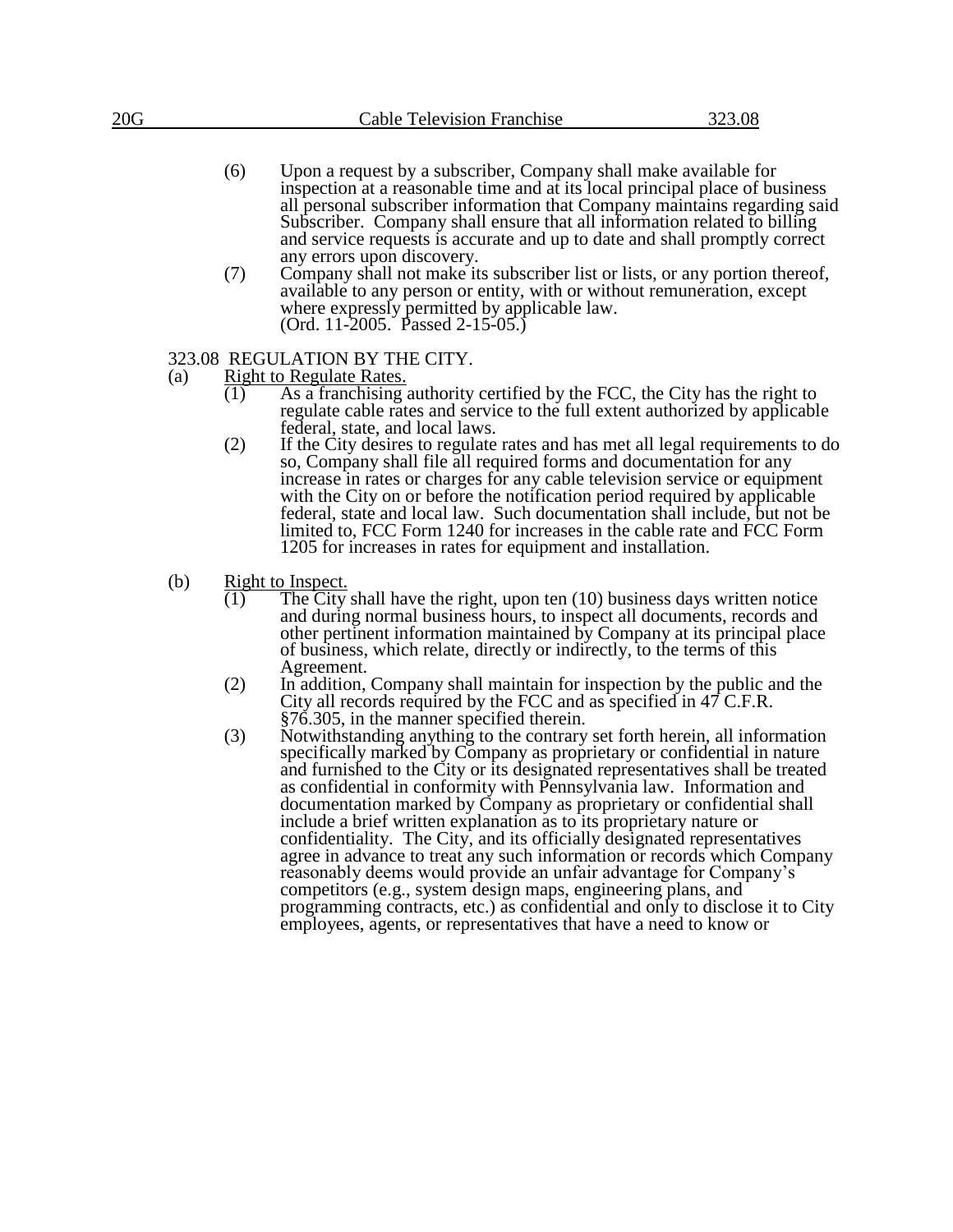in order to enforce the provisions of the Agreement. In the event a request is made by an individual or entity not an employee, agent or representative of the City acting in their official capacity for information related to the franchise and marked by Company as confidential and/or proprietary, the City shall immediately notify Company of such request and permit Company to take whatever action Company deems necessary to protect its interests before providing documents or access to documents to the requestor. Company shall not be required to provide subscriber information in violation of Section 631 of the Cable Act [47 U.S.C. §551], or information which is not relevant to regulation of the Franchise (e.g., employee files, tax returns, etc.).

(c) Right to Conduct Compliance Review. The City or its representatives may conduct a full compliance review and hold public hearings with respect to whether Company has complied with any material terms of this Agreement so long as it provides Company with twenty (20) business days written notice in advance of the commencement of such reviews and public hearings.

(d) Government Reports. Company shall provide to the City, copies of any and all communications reports, documents, pleadings and notifications of any kind which Company or any of its affiliated entities have submitted to any federal, state or local regulatory agencies, courts or other governmental bodies if such documents relate exclusively to Company's Cable System within the City. Company shall provide copies of such documents no later than thirty (30) days after their filing, mailing or completion. Company shall not claim confidential, privileged or proprietary rights to such documents unless such documents have been determined to be confidential, privileged or proprietary by a court of competent jurisdiction or a federal or state agency.

(e) Reserved Authority. The City reserves the regulatory authority arising from the Cable Act , any amendments thereto and any other relevant federal, state or local laws or regulations. (Ord. 11-2005. Passed 2-15-05.)

#### 323.09 INSURANCE AND INDEMNIFICATION.

(a) Company Insurance. Company shall maintain during the term of the Franchise insurance as will protect it and the City from any claims which may arise from Company's ownership, construction, repair, maintenance or operation of the Company's Cable Television System in the City, such insurance policies to have the following coverages and limits:<br>(1) Workers' Compensation coverage as required by statute.<br>(2) Property insurance on all insurable Company assets.

- Workers' Compensation coverage as required by statute.
- $(2)$  Property insurance on all insurable Company assets.<br>  $(3)$  General Liability insurance with combined single lin
- General Liability insurance with combined single limit for bodily injury, personal injury, death and property damage in an amount of at least five million dollars (\$5,000,000) per occurrence (which may be supplied by a combination of primary and excess policy limits) and Company's liability insurance shall include contractual liability, including so much of the indemnity specified herein as is reasonably insurable.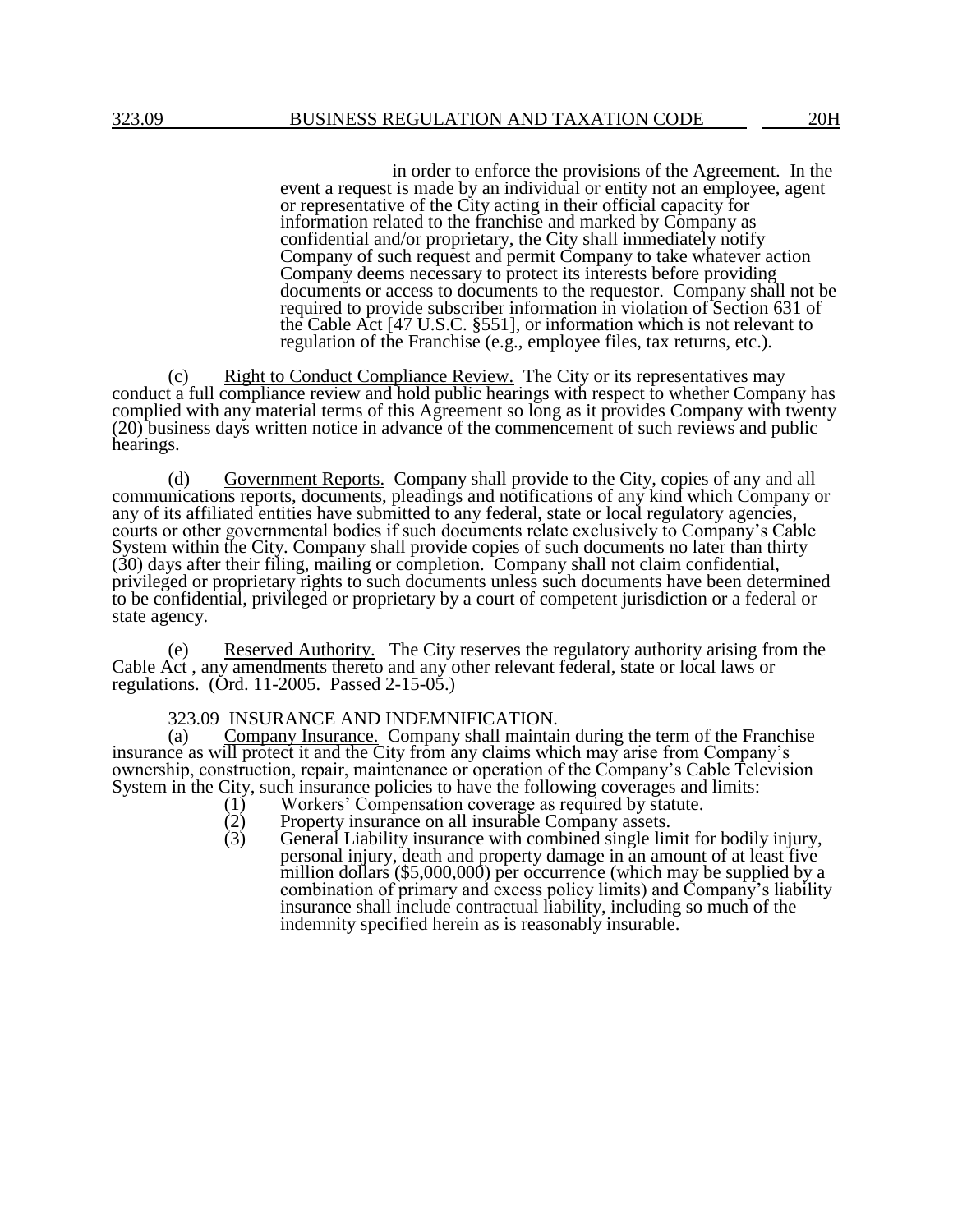(b) Additional Insured. The liability insurance policy shall name City as an additional insured.

(c) Evidence of Insurance. Not later than thirty (30) days after the effective date of this Agreement, Company shall furnish to City current certificates of insurance demonstrating compliance with the insurance coverage requirements of this Section.

(d) Authorized Carrier. All insurance coverage shall be with a company authorized to do business in the Commonwealth of Pennsylvania.

(e) Change in Limits. City shall have the right, effective at the end of the seventh year of the term hereof, to require an increase in the amounts of insurance specified in subsection (a) hereof; provided that the City gives Company at least ninety days' notice of any such increase and provided further that the increase bears some reasonable relation to increases in the cost of living since the grant of this Franchise.

(f) Indemnification. Company shall indemnify and hold the City harmless with respect to the Company's construction; maintenance or operation of the Cable Television System from and against any and all expenses, losses and claims, demands, payments, suits, actions, receiver and judgments, other than as a result of City's negligence or intentional acts, including reasonable attorney's fees. In the event of the commencement of any action against City, City will give notice thereof to Company within ten (10) days after City is formally served in any such action, and Company shall have the right to select counsel for the defense of such action at no cost to the City. City's failure to give timely notice shall relieve the Company of its obligation under this Section if such failure to give notice causes prejudice to Company's ability to defend any such claim. Settlement of any action or claim shall be made by Company or its counsel without the approval of City unless the City has an affirmative obligation as part of the settlement. Further, City's approval is not required when Company's defense is provided under the terms of an insurance policy that does not allow for the insured's approval of settlements. The City will cooperate with Company as reasonably required for the defense of any such action. (Ord. 11-2005. Passed 2-15-05.)

323.10 COMMUNITY SERVICES.<br>(a) PEG Channels.

 $\frac{\text{PEG Channels.}}{(1)}$  The Cor

- The Company will provide one analog PEG channel in the Basic Service tier by reserving channel 16 as a public access channel throughout the portion of the Cable Television System operated by Company in York County, Pennsylvania 24 hours per day, 7 days per week on which access programming is currently broadcast. Access programming on Channel 16 will be added to service in additional municipalities that request such access service. Channel 4, which is currently used for local origination programming, shall be used exclusively by Company.
- (2) Company shall provide one analog channel in adddition to the channel provided in (a)(1) on the Basic Service tier exclusively for public, educational and governmental access use by City or its designees and such channel shall be available throughout the Cable Television System. Such channel shall be made available within ninety (90) days of a request from the City. The PEG Channel shall be available for PEG access programming on a twenty-four (24) hour basis, seven days a week.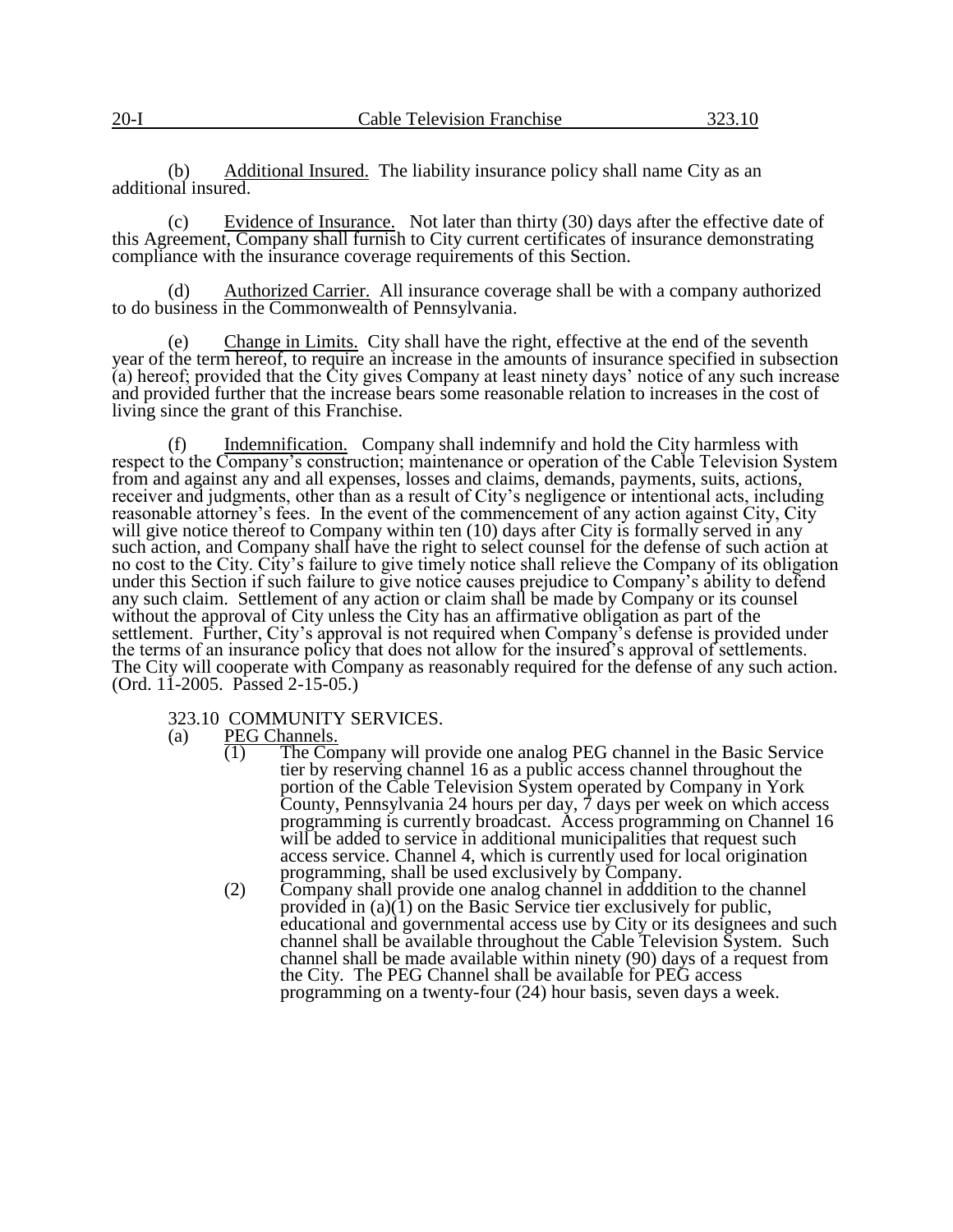(3) All PEG access programming shall be distributed as received and Company shall not interfere with the content of any PEG access channel distributed by Grantor or its designee except as otherwise permitted by law. City shall be responsible for the quality of the audio/video signal up to the cable insertion equipment.

(b) Use of PEG Channels. The City, or its designees, shall have the exclusive use of the PEG access channels. The City shall have the right to administer and operate the PEG access channels. Use of the PEG access channels shall be subject to such rules as City may adopt. The City agrees not to use PEG access channels to provide commercial services except to the extent necessary to support the services and programming provided. There shall be no charge by Company for the use of the PEG access channels.

- (c) Additional PEG Channels.
	- $\overline{(1)}$  Company shall be required to make available a third analog channel on the Expanded Basic tier whenever cable casts of the non-duplicated, programming of local or regional interest on the initial PEG Channel or the two PEG channels as the case may be, either exceeds fifty percent (50%) of the total time available on such channel(s) between the hours of  $10:00$  a.m. and  $10:00$  p.m., or seventy-five percent (75%) of the total time available on such channel between the hours of 8:00 am and 4:00 pm, for at least sixty (60) days in a seventy-five (75) day period, as verified by programming logs. Such additional channel shall be provided by the Company within ninety (90) days after a request from the City.
	- (2) At any time after the fifth complete year of this Agreement measured from the date of passage of this Agreement as an Ordinance, the City may request and the Company shall provide within 120 days thereafter, bandwidth in the digital spectrum equal to the bandwidth necessary to operate one analog channel. The use of the bandwidth shall be within the discretion of the City(except that the bandwidth may not be used for a commercial video channel or a commercial use competitive with the Company) and may include but not be limited to public, educational or governmental access uses or for public safety use.
	- (3) If Company rebuilds the Cable Television System to a capacity in excess of 750Mhz, Company shall provide 3% of the expanded bandwidth above 750Mhz to the City for its use within ninety (90) days of the City's request. The channel shall not be used for uses competitive with the Compay.
- (d) Regional Access Studio.
	- (1) Company will support the relocation of the PEG access facilities from 1050 East King Street to a location to be designated by the City as the Regional Access Studio.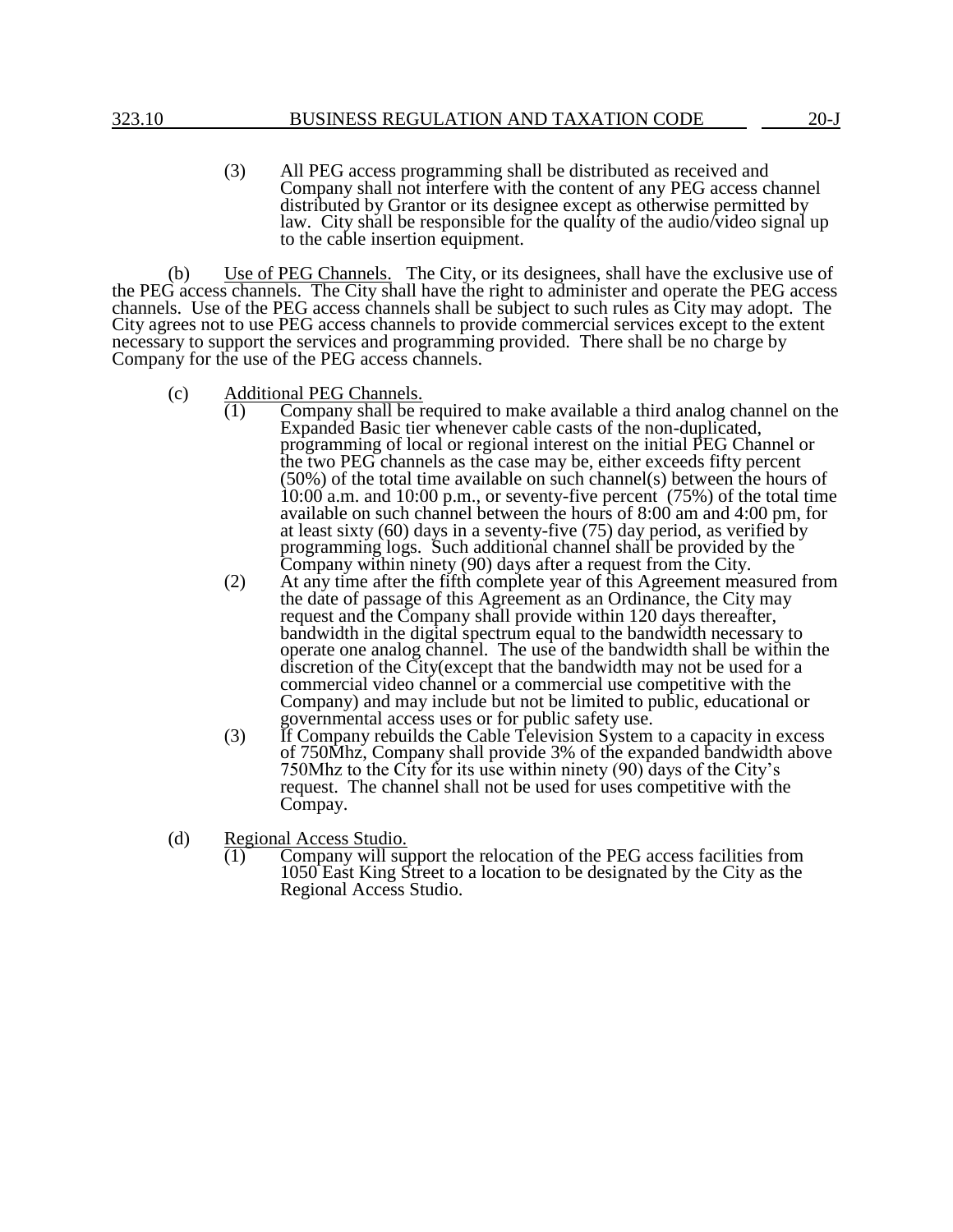- (2) As part of said relocation and regional access support, Company will contribute one hundred fifty thousand dollars (\$150,000) which shall be paid to the City within sixty (60) days after written notice from the City that the money is necessary to fund equipment purchases for the studio. Company's contributions may be used by City only for construction and, equipment expenses of the Regional PEG access studio and for no other purpose. In addition, the Company shall contribute to the City for capital improvements to the PEG channels the following amounts on the dates indicated: twenty thousand dollars (\$20,000) on each of April 1, 2007, 2009, 2011; thirty thousand dollars (\$30,000) on each of April 1, 2013 and 2015 and thirty-five thousand dollars (\$35,000) on each of April 1, 2017 and 2019.
- (3) Company will also provide technical assistance in the development of a business plan, acquisition of equipment and design of the PEG Regional Access Studio.
- (4) Company will provide support for City's applications for grants, and for its efforts to form a regional municipal cooperative to fund and operate the Regional PEG Access Studio.
- (e) Indemnification of PEG Access Programming Procedures and Users.
	- $\overline{(1)}$  All local producers and users of any of the PEG access facilities or channels shall agree in writing to hold harmless Company and City from any and all liability or other injury (including the reasonable costs of defending claims or litigation) arising from or in connection with claims for failure to comply with applicable federal laws, rules, regulations or other requirements of local, State or Federal authorities; for claims of libel, slander, invasion of privacy, or the infringement of common law or statutory copyright; for unauthorized use of any trademark, trade name or service mark; for breach of contractual or other obligations owing to third parties by the Company or City; and for any other injury or damage in law or equity, which claims result from the use of a PEG access facility or channel.
	- (2) Should the liability protection outlined in the paragraph above prove to discourage PEG use, as evidenced, for example, by numerous refusals to sign the release on the part of would-be users, Company and City agree to work together to modify the safeguards without putting themselves or citizens at risk.

(f) Service to Community Facilities. At no charge to the City Company shall provide the following services to all City Buildings staffed at least during normal business hours, all firehouses, all City community resource centers all, County Government Buildings within the City and all public and non-profit private school buildings and libraries within the City:

(1) Company shall provide one cable drop, outlet and Basic and Expanded Basic service package to each of the buildings. No charge shall be made for installation or service except that Company may charge for installation and service for more than one drop in each building or any such connection beyond a "standard installation" in accordance with installation of service as defined in Section 323.05(c)(2).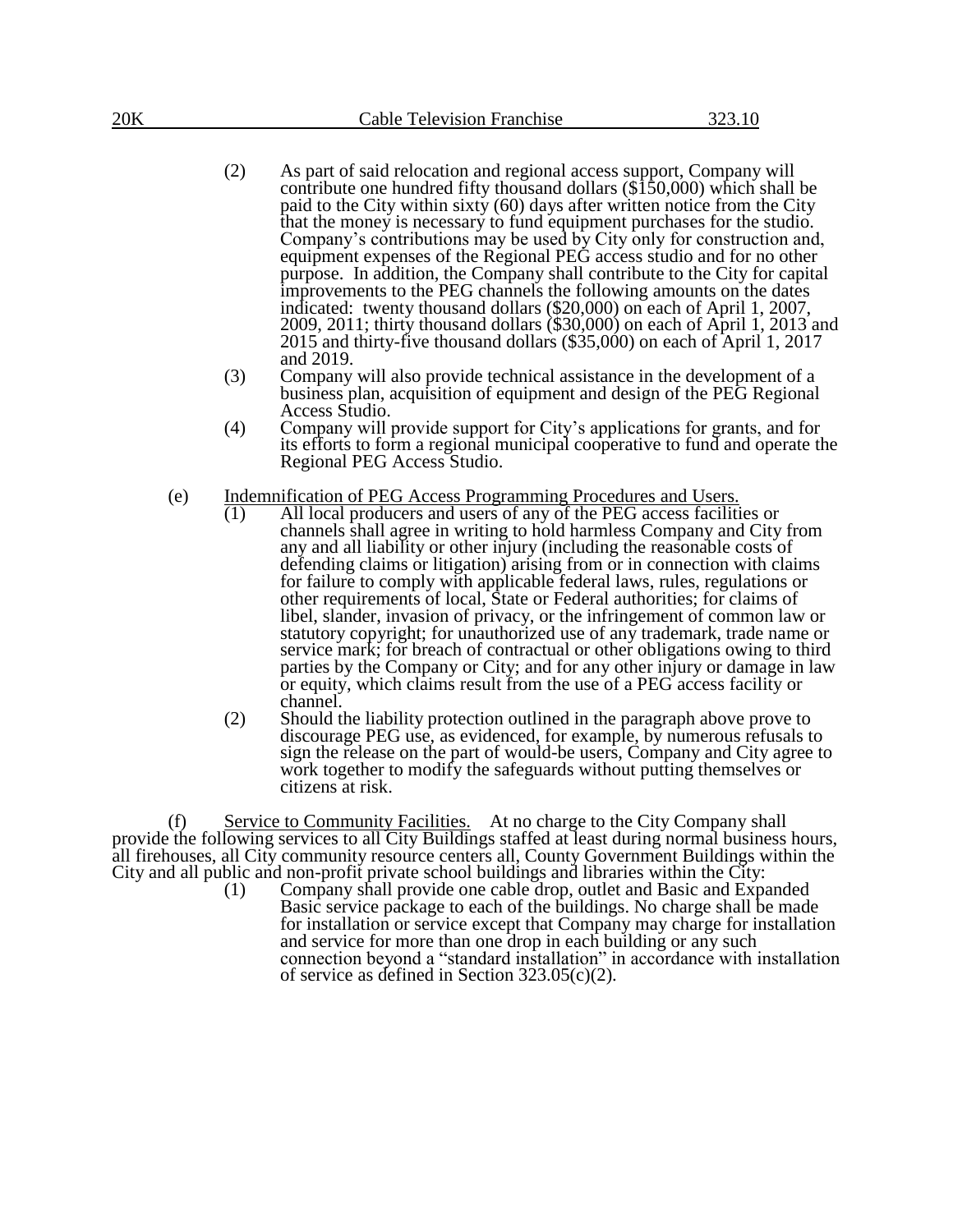- (2) Company shall provide one high speed internet service via cable modem to each building designated by the City. No charge shall be made for installation, except that Company may charge for installation for more than one cable modem connection in a building or any such connection beyond a standard installation in accordance with Section 323.05(c)(2) hereof. The modem service shall be provided at fifty percent (50%) of the monthly commercial data rates offered by the Company.
- (3) Company shall provide to the City permanently located cablecast equipment that will allow the City to do live cablecasts from three locations being, the Mayor's office and two locations to be designated by the City that are passed by the Cable Television System. In addition, the Company will provide equipment necessary to do mobile videocasts including a camera, audio equipment and a modulator.
- (4) Additional connections or service beyond Basic or Expanded Basic, to any municipal or educational building may be charged at the lowest rate presently in existence for bulk rate customers of similar size. Any internal wiring with the designated buildings will not be Company's responsibility but if Company agrees to do such internal wiring, Company shall be paid on a time and material basis.

(g) Leased Channel. The City reserves the right to lease a channel for commercial cablecast programming. City shall be entitled to lease a channel for commercial purposes on the most favorable terms extended to lease channel customers at the time that the City elects to lease the channel. (Ord. 11-2005. Passed 2-15-05.)

323.11 PROGRAMMING.

(a) Channel Capacity. Company shall meet or exceed programming and channel capacity requirements set forth in the Cable Act consistent with the requirements of federal regulation and law.

- (b) Broadcast Channels.
	- $\overline{(1)}$  Company shall make available to all residential subscribers a Basic Service tier including, but not limited to:<br>A. All signals of domestic television
		- A. All signals of domestic television broadcast stations entitled to "must carry" status under FCC rules and
		- B. The initial analog public, education and governmental programming channels required by this Franchise Agreement, and C. C-Span.
	- (2) Company shall provide in the Expanded Basic Tier a channel devoted to PCN 24 hours per day, 7 days per week.
	- (3) The Company shall have twelve (12) months from the date of this Franchise Agreement to effect the changes required in this section.

(c) Signal Scrambling. Company shall not scramble or otherwise encode, for the entire term of this franchise, any of the Basic tier except in accordance with federal law. When Company scrambles signals for services other than Basic tier, it shall scramble or otherwise encode the video portions of the signal.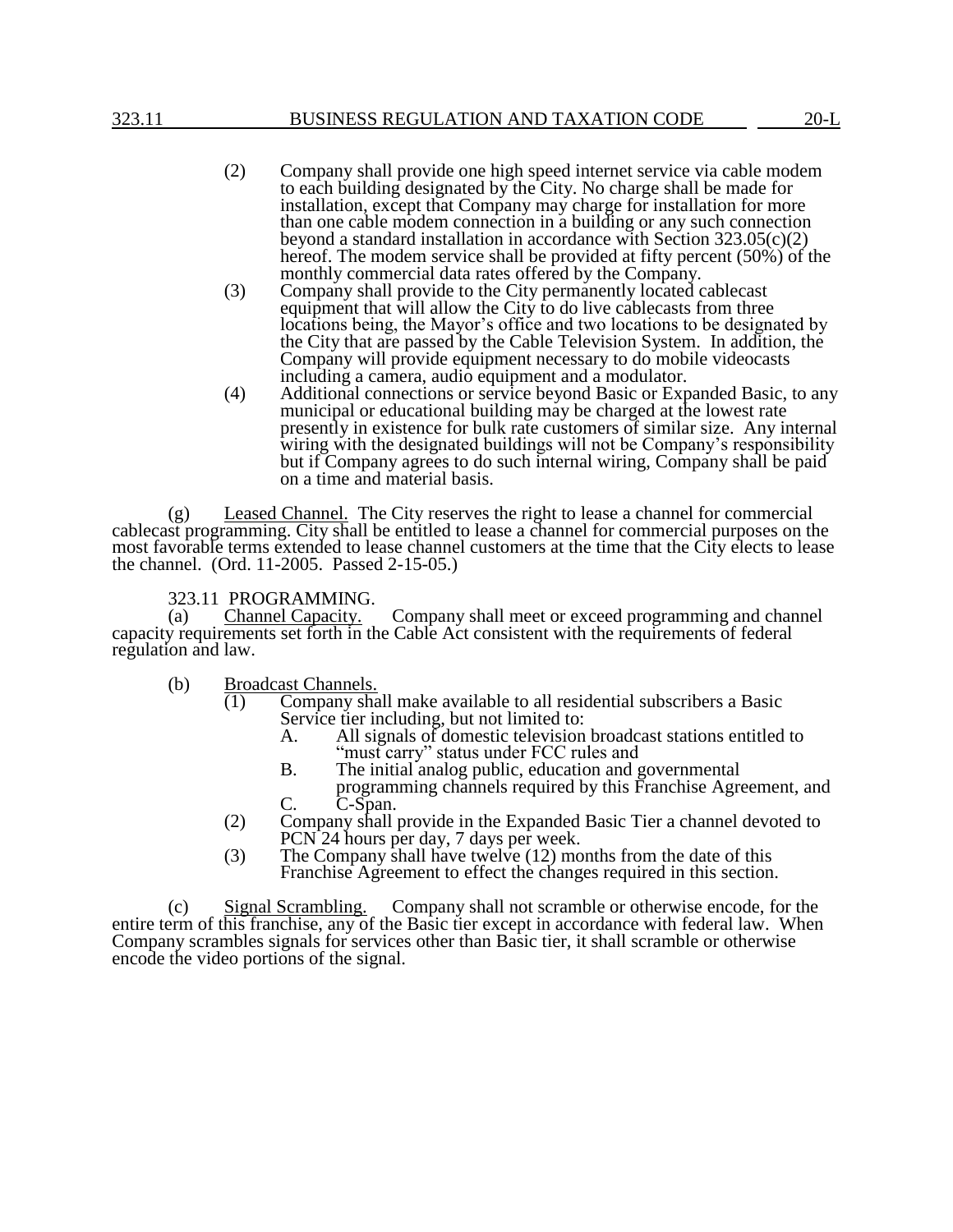(d) Continuity of Service.It shall be the right of all subscribers to continue to receive service from Company provided their financial and other obligations to Company are honored. Subject to the force majeure provisions in Section 323.16 and routine maintenance, Company shall use is best efforts to ensure that all subscribers receive continuous, uninterrupted service regardless of the circumstances. For the purpose of construction, routine repairing or testing of the Cable System, Company shall use its best efforts to interrupt service only during periods of minimum use. When necessary service interruptions of more than twenty-four (24) hours can be anticipated, Company shall notify subscribers in advance of such service interruption.

Stereo TV Transmissions. All television signals that are transmitted to Company's headend in stereo shall be transmitted in stereo to subscribers in accordance with FCC standards.

(f) Parental Control Capability. Upon request, and at no separate, additional charge, Company shall provide subscribers with the capability to control the reception of any video and/or audio channel on the Cable System in accordance with FCC standards pursuant to 47 U.S.C. §561 (a). (Ord. 11-2005. Passed 2-15-05.)

#### 323.12 TRANSFER OF CONTROL.

(a) Except as provided herein, Company shall, at all times during the term of this Franchise, be the owner and have complete possessory rights to all facilities and property of the Cable Television System, except the PEG system. Any transfer of control of this Franchise whether by forced or voluntary sale, transfer of stock or any other form of disposition shall require approval of City which shall not be unreasonably withheld.

(b) Nothing contained herein shall be deemed to preclude the Company from entering into any pledge, mortgage, or collateralization of any assets of the Cable Television System in conjunction with any financing or refinancing in the normal course of business. No transfer to a lender or foreclosure shall be effective without the consent of the City which shall not be unreasonably withheld.

Neither Company nor its parent nor any affiliated entity shall change, transfer, or assign, through its own action or by operation of law, its control of the Cable Television System without the prior written consent of the City. Such consent shall not be unreasonably withheld.

(d) Neither Company nor its parent nor any affiliated entity shall sell, convey, transfer, exchange or release more than twenty-five percent (25%) of its equitable ownership in the Cable Television System without the prior written consent of the City. Such consent shall not be unreasonably withheld.

(e) Company shall make written application to the City for consent to any transfer assignment as described above and shall provide all information required by FCC Form 394 and any other applicable federal, state and local statutes and regulations regarding transfer or assignment. Within thirty (30) days of receiving a request for transfer, the City in accordance with FCC regulations, shall notify Company in writing of the information it requires to determine the financial ability technical skills and legal qualifications for the transferee. The City shall have one hundred twenty (120) days from the receipt of all required information in which to take action on the transfer or assignment beyond which consent to the transfer shall be deemed given.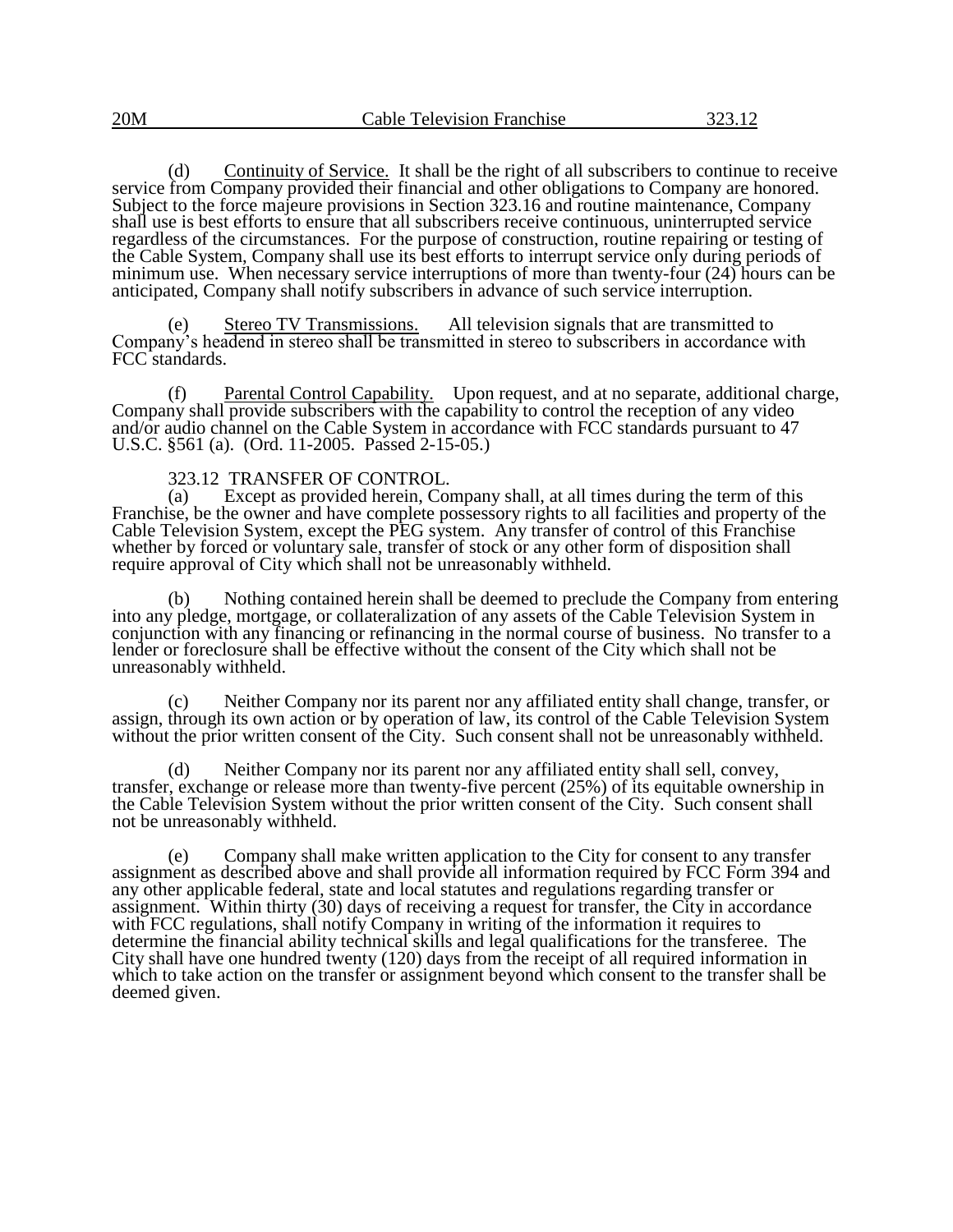(f) The consent of the City to any transfer or assignment as described above shall not be effective until the proposed transferee or assignee shall have executed a legally binding document stating that it shall be bound by all the terms and conditions contained in this Agreement. (Ord. 11-2005. Passed 2-15-05.)

#### 323.13 OWNERSHIP AND USE OF THE CABLE TELEVISION SYSTEM.

Company shall have the unrestricted right and availability to utilize the Cable Television System for telecommunication purposes other than cable television service, including but not limited to telephony, internet access, point-to-point data and voice message transmission so long as said uses do not interfere with the cable television service being provided to Subscribers. (Ord. 11-2005. Passed 2-15-05.)

#### 323.14 COMPANY'S RULES.

Company shall have the right to prescribe service rules and regulations for the conduct of its business not inconsistent with the provisions of this Ordinance or any ordinances of the City. (Ord. 11-2005. Passed 2-15-05.)

# 323.15 TERMINATION FOR CAUSE BY CITY.<br>(a) The City may terminate this Franchise at an

The City may terminate this Franchise at any time prior to its expiration date upon any material breach of any material term or condition of this Agreement. The City shall notify the Company in writing of its intent to terminate and the reason for its revocation. The Company shall be afforded sixty (60) days during which to adequately explain what has caused the alleged material breach or other grounds for termination. If it is determined that such breach was inadvertent, Company shall be afforded sixty (60) days during which to cure the alleged breach or to take affirmative action to commence to cure said breach. If the Company fails to cure or take affirmative action toward curing the breach within such sixty (60) day period and it appears that such breach was not inadvertent or immaterial, then the City shall schedule a public hearing on its intent to revoke the Franchise or impose the lesser penalty. Company shall be afforded the due process rights including notice, representation, the right to be heard and to examine and cross examine witnesses at such public hearing. After such public hearing, the City shall have the right to revoke the Franchise for just cause if said cause is established, or to impose a lesser penalty if so desired.

(b) In the event that revocation is imposed upon the Company, Company shall have the right to sell, transfer and convey the Cable Television System and its business operations within the City to a qualified purchaser at fair market value so long as the same is diligently pursued. Company shall be obligated to continue its operation of the Cable Television System and operation within the City until such sale. Prior to transfer or assignment of the Cable Television System to any purchaser Company must first obtain the written consent of City. (Ord. 11-2005. Passed 2-15-05.)

#### 323.16 UNFORESEEN AND UNCONTROLLABLE ACTS.

The Company shall not be liable or responsible for any delay or failure of performance of its Franchise if prevented from doing so by acts of God including flood, storms, fires, explosions, strikes, lock-outs, riots, wars, whether or not declared, insurrections, epidemics or any law, rule or acts of any court or instrumentality whether Federal, State or municipal government or any causes beyond its control, provided that the same is not willfully done or brought about for the purpose of excusing failure or omissions to perform under the Franchise and providing that using reasonable care, the same could not have been avoided by the Company. In the event Company is rendered unable to perform in whole or in part, the Company shall begin to perform its Franchise as soon as is practical after such conditions cease to exist. (Ord. 11-2005. Passed 2- 15-05.)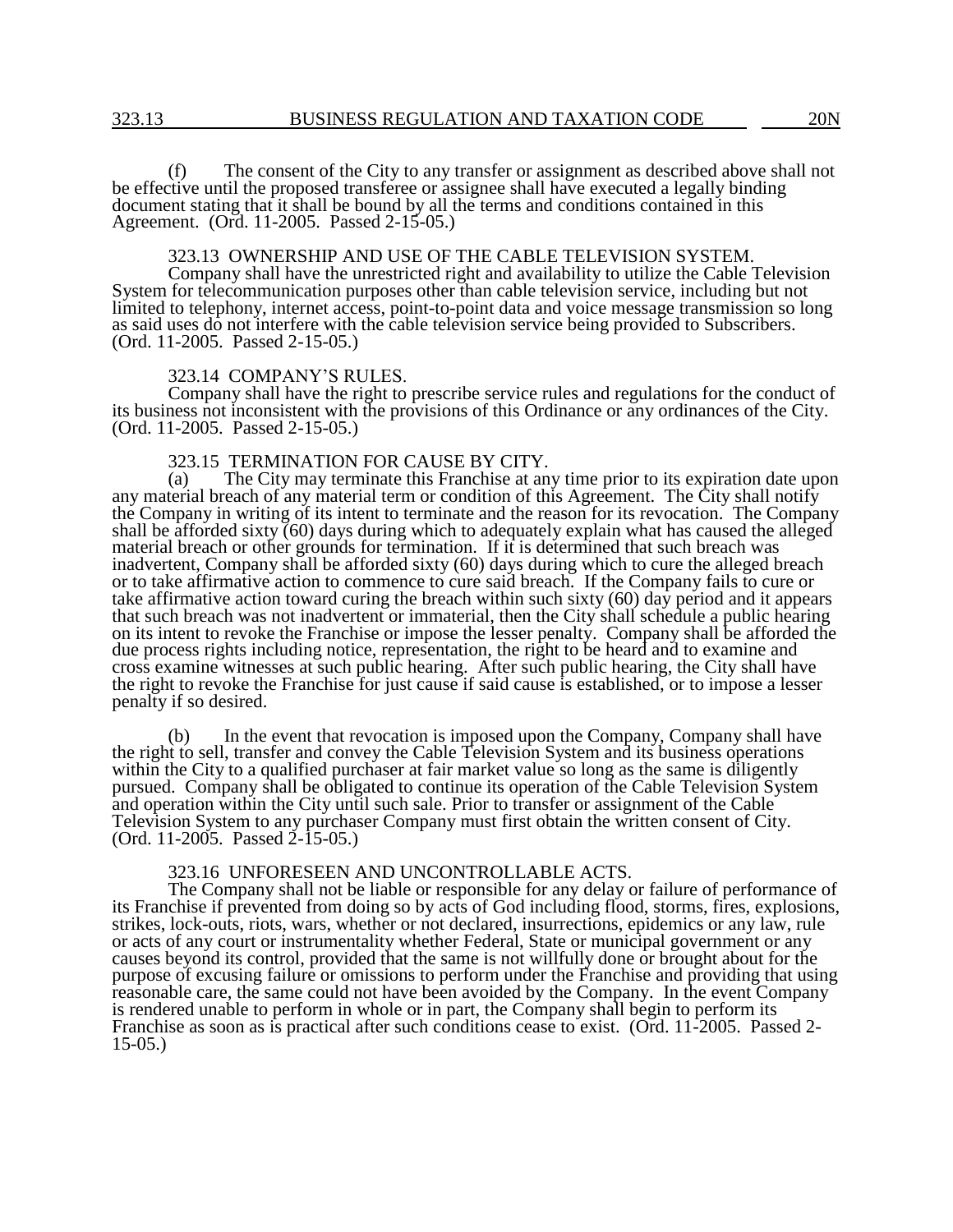#### 323.17 TAXATION.

During the term of this Franchise, City shall not impose or enact any ordinance or resolution which imposes a tax or fee on Company or its operations that are discriminatory. Company shall occupy the same tax status as any other owner of real or personal property doing business in the City.

(Ord. 11-2005. Passed 2-15-05.)

#### 323.18 REPEALS.

Upon the effectiveness of this article, all ordinances or parts of ordinances and all agreements or parts of agreements conflicting with the provisions of this article shall be and the same are hereby repealed or suspended and of no further force and effect. (Ord. 11-2005. Passed 2-15-05.)

#### 323.19 SEVERABILITY.

If any section, sentence, clause or phrase of this article is deemed to be unconstitutional or otherwise held invalid or preempted by State or Federal statutes or regulations, said section, sentence, clause or phrase shall be null and void. The remaining portion of this article shall remain valid and binding upon the City and the Company. (Ord. 11-2005. Passed  $2-15-05$ .)

# 323.20 FRANCHISE VIOLATIONS, DAMAGES AND REVOCATION.<br>(a) Violations.

- $\frac{\text{Violutions}}{(1) \text{ If } \text{C}}$ 
	- $\overline{1}$  If City has reason to believe that Company violated any provision of this Agreement, it shall notify Company in writing, by certified mail, of the nature of such violation and the section of this Agreement which it believes has been violated.
	- (2) Company shall have forty-five (45) days to cure such violation after written notice is received by taking appropriate steps to comply with the terms of this Agreement. If the nature of the violation is such that it cannot be fully cured within forty-five (45) days due to circumstances outside of Company's control, the period of time in which Company must cure the violation shall be extended by the City in writing for such additional time necessary to complete the cure, provided that Company shall have promptly commenced to cure and is diligently pursuing its efforts to cure in the reasonable judgment of the City.
	- (3) If the violation has not been cured within the time allowed under subsection  $(a)(2)$  above, then Company shall be liable for liquidated damages in accordance with subsection (b) below.

(b) Liquidated Damages. Because Company's failure to comply with provisions of this Agreement will result in injury to the City and because it will be difficult to measure the extent of such injury, the City may assess liquidated damages against Company in the following amounts provided Company has had an opportunity to cure in accordance with subsection  $(a)(2)$ hereof. Such damages shall not be a substitute for specific performance by Company, but shall be in addition to such performance.<br>(1) For failure to

For failure to comply with the requirements specified in Sections  $323.05(a)$  and (b): Two hundred fifty dollars  $(\$250.00)$  per day for each day the violation continues;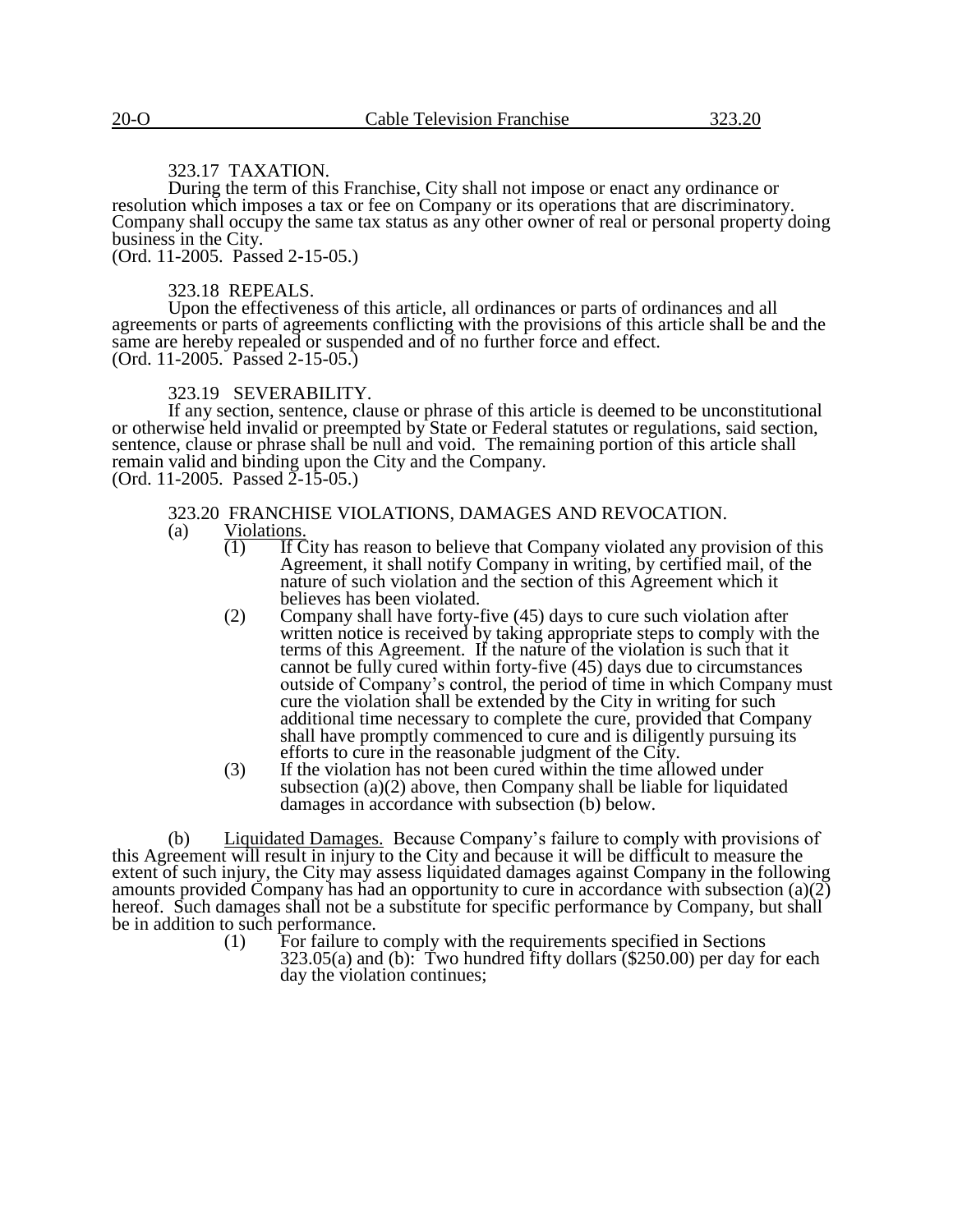### 323.20 BUSINESS REGULATION AND TAXATION CODE 20P

- (2) For failure to provide and maintain cable service as specified in Section  $323.05(c)$ : Two hundred fifty dollars (\$250.00) per day for each day the violation continues;
- (3) For failure to make repairs and restorations as specified in Section 323.05(d): One hundred fifty dollars (\$150.00) per day for each day the violation continues;
- (4) For failure to obtain and maintain construction permits as specified in Section 323.05(e): One hundred fifty dollars (\$150.00) per day for each day the violation continues;
- (5) For failure to disconnect, relocate or remove equipment as specified in Section 323.05(f): One hundred fifty dollars (\$150.00) per day for each day the violation continues;
- (6) For failure to comply with customer service standards as specified and in accordance with Section 323.07: One hundred fifty dollars (\$150.00) per violation:
- (7) For failure to provide information in conformity with the City's right to regulate as specified in Section 323.08: One hundred fifty dollars (\$150.00) per day for each day the violation continues;
- (8) For failure to carry all the insurance required in Section 323.09: Two hundred dollars (\$200.00) per day for each day the violation continues;
- (9) For failure to provide services to the community as specified in Section 323.10: Two hundred fifty dollars (\$250.00) per day for each day the violation continues;
- (10) For failure to comply with programming requirements as specified in Section 323.11: One hundred fifty dollars (\$150.00) per day for each day the violation continues:
- (11) For failure to comply with transfer or renewal provisions as specified in Section 323.12: Two hundred fifty dollars (\$250.00) per day for each day the violation continues.
- (12) For failure to provide a performance bond as specified in Section 323.20(b): Two hundred dollars (\$200.00) per day for each day the violation continues;
- (b) Performance Bond.<br>(1) Company sh
	- Company shall obtain and maintain during the franchise term, at its sole cost and expense, a performance bond running to the City with a company surety satisfactory the City to ensure Company's faithful performance of its obligations. The performance bond shall provide that the City may recover from the principal and surety any and all liquidated damages incurred by the City for Company's violations of this Agreement, after opportunity to cure, in accordance with subsection  $(a)(2)$  above.
	- (2) The amount of the bond shall be one hundred dollars (\$100,000). Company shall not reduce, cancel or materially change said bond from the requirement contained herein without the express prior written permission of the City.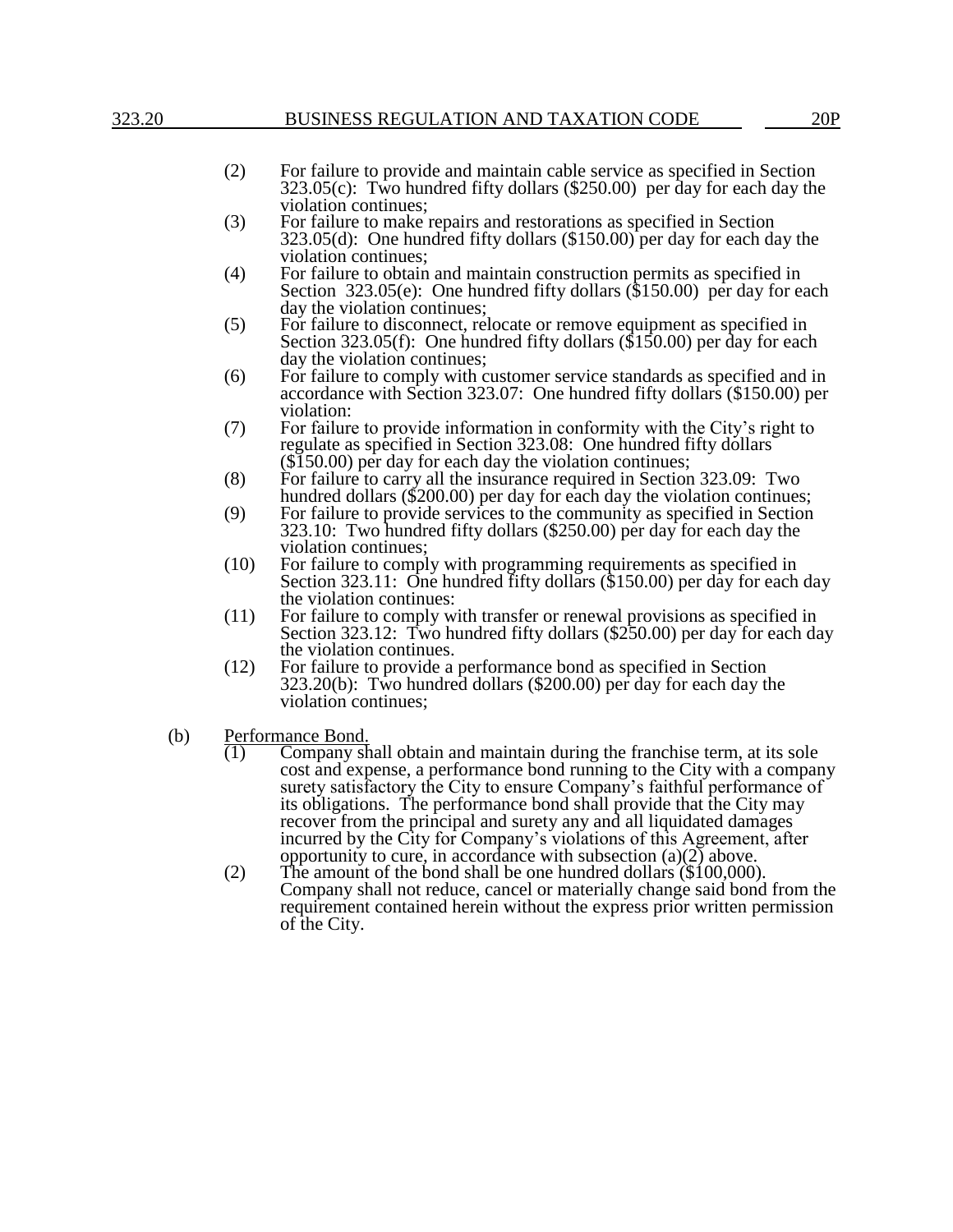| 20-O | <b>Cable Television Franchise</b> | 323.20 |
|------|-----------------------------------|--------|
|      |                                   |        |

- (3) Notwithstanding subsections (b)(1) and (2) above, Company shall not be required to provide a performance bond until such time as Company commits a material breach of this Agreement or the City determines in good faith that Company is unable or may become unable to meet its financial obligations under this Agreement
- (4) Upon transfer, a performance bond shall be required.
- (d) Revocation.
	- (1) In addition to the other rights, powers and remedies retained by the City under this Agreement, the City reserves the separate and distinct right to revoke this franchise if:
		- A. Company practices any fraud or deceit upon the City in its operation of its Cable System or any other activities pursuant to this Agreement;
		- B. Company seeks, or an involuntary case is brought against Company seeking liquidation, reorganization, or other relief under any bankruptcy, insolvency or other similar law or seeking the appointment of a trustee, receiver, custodian or other similar official of a substantial part of Company's property and such proceeding shall remain un-dismissed or un-stayed for a period of one-hundred-twenty (120) days;
		- C. Company transfers or assigns this franchise, the Cable System or any significant portion thereof, in violation of Section 323.12, herein;
		- D. Company repeatedly fails, after notice and opportunity to cure, to maintain signal quality pursuant to the standards provided for by the FCC or the technical requirements set forth in Section 323.05(a) of this Agreement;
		- E. Company repeatedly violates, after notice and opportunity to cure, any of the material terms or conditions of this Agreement.
	- (2) The foregoing shall not constitute a violation of a material term or condition if the violation occurs without the fault of Company or occurs as a result of circumstances beyond its control. Company shall not be excused from the performance of any of its obligations under this franchise by mere economic hardship or by the misfeasance of malfeasance of its directors, officers, or employees.
	- (3) A revocation shall be declared only by a written decision of the City Council upon recommendation of the Mayor after an appropriate public hearing which shall afford Company due process and full opportunity to be heard, to introduce evidence, to question witnesses and to respond to any notice of grounds to terminate in accordance with the standards of a fair hearing applicable to administrative hearings in the Commonwealth of Pennsylvania. All notice requirements shall be met by providing Company at least thirty (30) days prior written notice of any public hearing concerning the proposed revocation of this franchise. Such notice shall state specifically and in detail the grounds for revocation. The City Council, after a public hearing and upon finding the existence of grounds for revocation, may either declare this franchise terminated or excuse such grounds upon a showing by the Company of mitigating circumstances or good cause for the existence of such grounds. (Ord. 11-2005. Passed 2-15-05.)